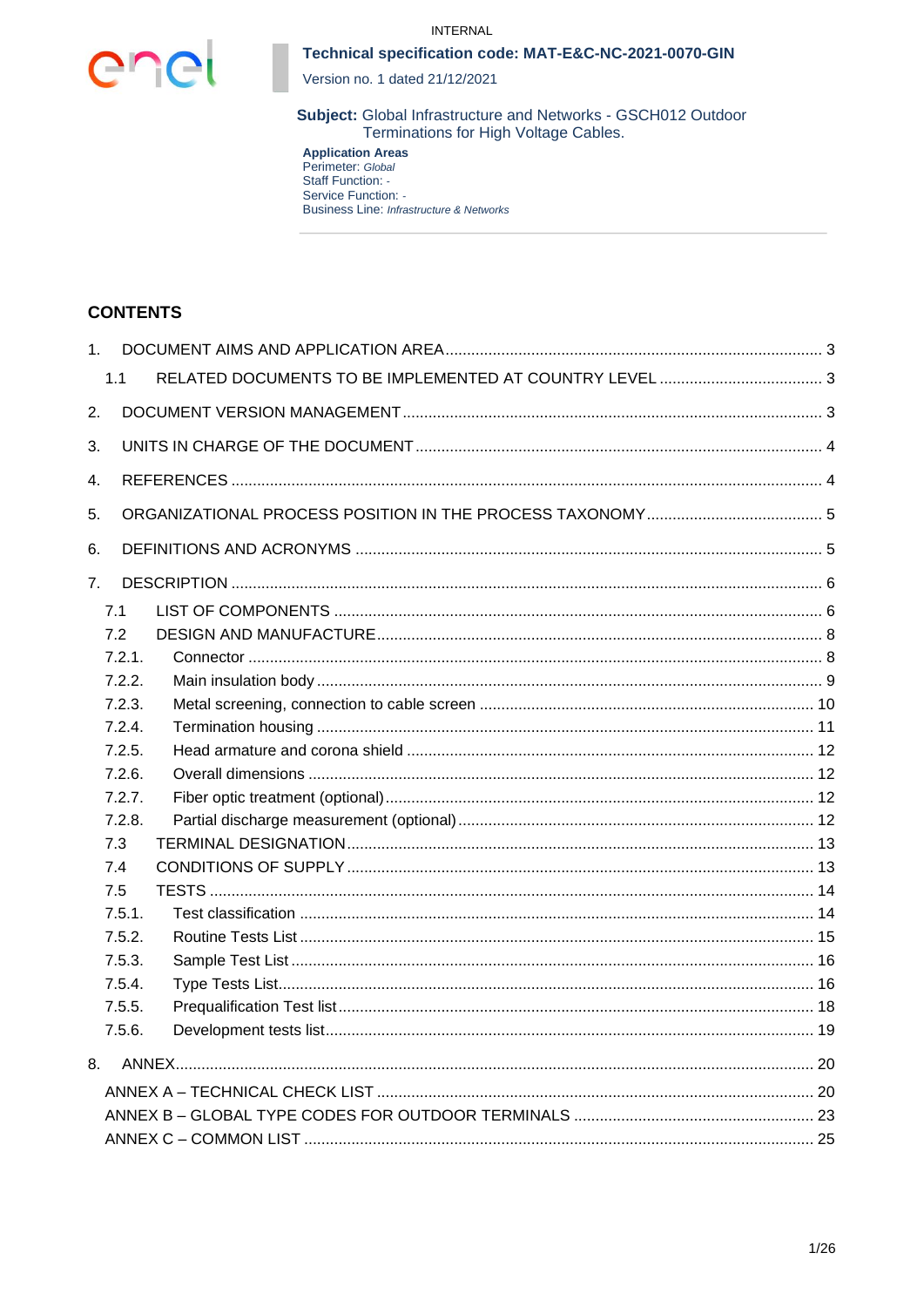

Version no. 1 dated 21/12/2021

**Subject:** Global Infrastructure and Networks - GSCH012 Outdoor Terminations for High Voltage Cables.

**Application Areas** Perimeter: *Global* Staff Function: *-* Service Function: *-* Business Line: *Infrastructure & Networks*

#### THE HEAD OF NETWORK COMPONENTS **Maurizio Mazzotti**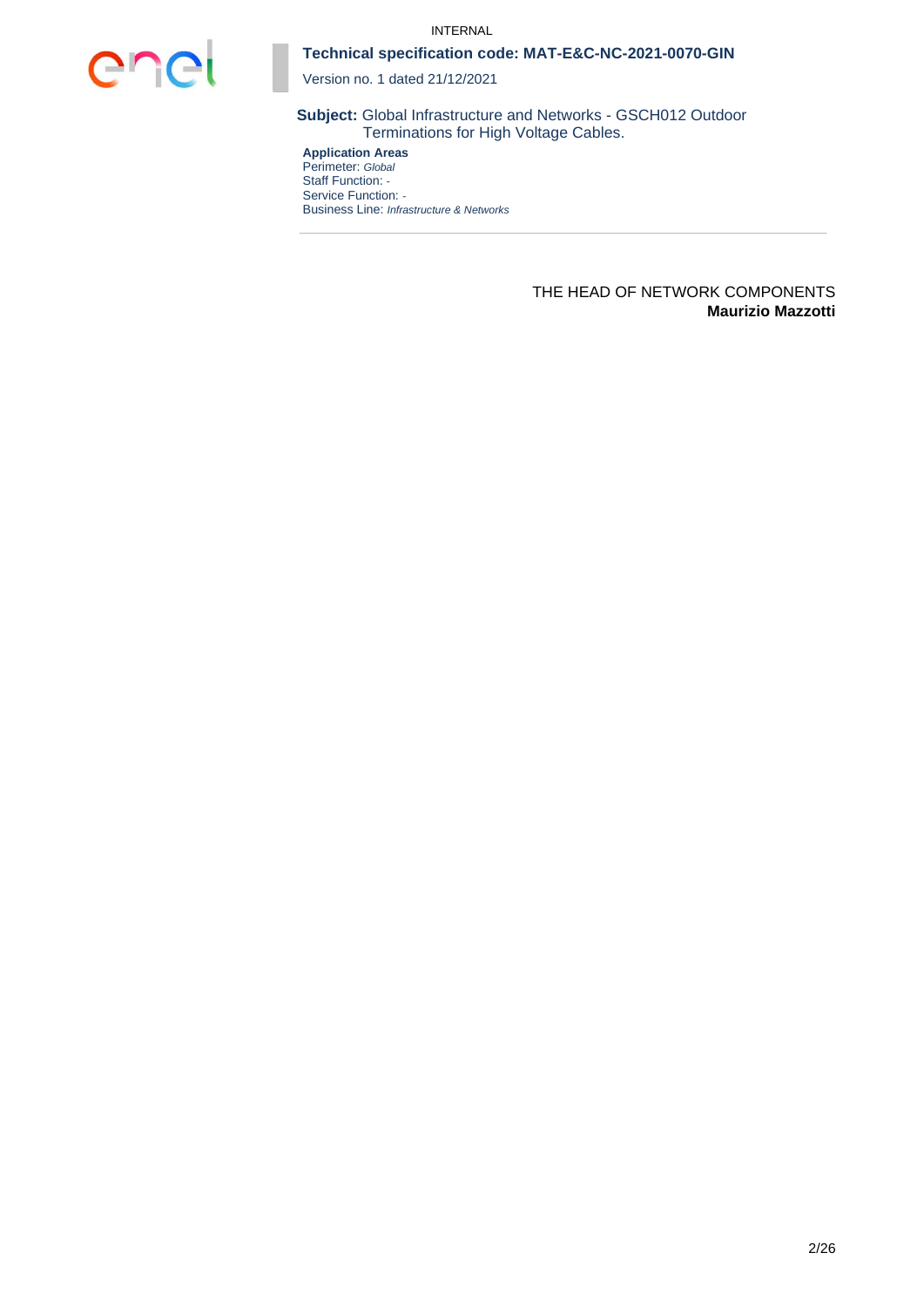



Version no. 1 dated 21/12/2021

**Subject:** Global Infrastructure and Networks - GSCH012 Outdoor Terminations for High Voltage Cables.

**Application Areas** Perimeter: *Global* Staff Function: *-* Service Function: *-* Business Line: *Infrastructure & Networks*

# **1. DOCUMENT AIMS AND APPLICATION AREA**

The aim of this document is to provide technical requirements for the supply of outdoor terminations for high voltage cables to be used on transmission lines of the Enel Group Companies listed below:

| Country   | <b>Distribution Company</b>    |  |  |  |  |  |
|-----------|--------------------------------|--|--|--|--|--|
| Argentina | Edesur                         |  |  |  |  |  |
|           | Enel Distribuição Rio          |  |  |  |  |  |
| Brasil    | Enel Distribuição Ceará        |  |  |  |  |  |
|           | Enel Distribuição Goiás        |  |  |  |  |  |
|           | Enel Distribuição São Paulo    |  |  |  |  |  |
| Chile     | Enel Distribución Chile        |  |  |  |  |  |
| Colombia  | Codensa                        |  |  |  |  |  |
| España    | e-distribución redes digitales |  |  |  |  |  |
| Italia    | e-distribuzione                |  |  |  |  |  |
| Perú      | Enel Distribución Perú         |  |  |  |  |  |
|           | <b>Enel Distributie Banat</b>  |  |  |  |  |  |
| Romania   | Enel Distributie Dobrogea      |  |  |  |  |  |
|           | Enel Distributie Muntenia      |  |  |  |  |  |

| <b>Table 1 - Distribution Companies</b> |  |
|-----------------------------------------|--|
|-----------------------------------------|--|

## **1.1 RELATED DOCUMENTS TO BE IMPLEMENTED AT COUNTRY LEVEL**

This document applies to both Enel Global Infrastructure and Networks Srl Company and to Infrastructure and Networks Business Line perimeter when each Company does not have to issue further documents.

## **2. DOCUMENT VERSION MANAGEMENT**

| <b>Version</b> | Date | <b>Main changes description</b>                                                                                                   |
|----------------|------|-----------------------------------------------------------------------------------------------------------------------------------|
| 21/12/2021     |      | Issuing of "Global Infrastructure and Networks - GSCH012 Outdoor Terminations<br>for High Voltage Cables" technical specification |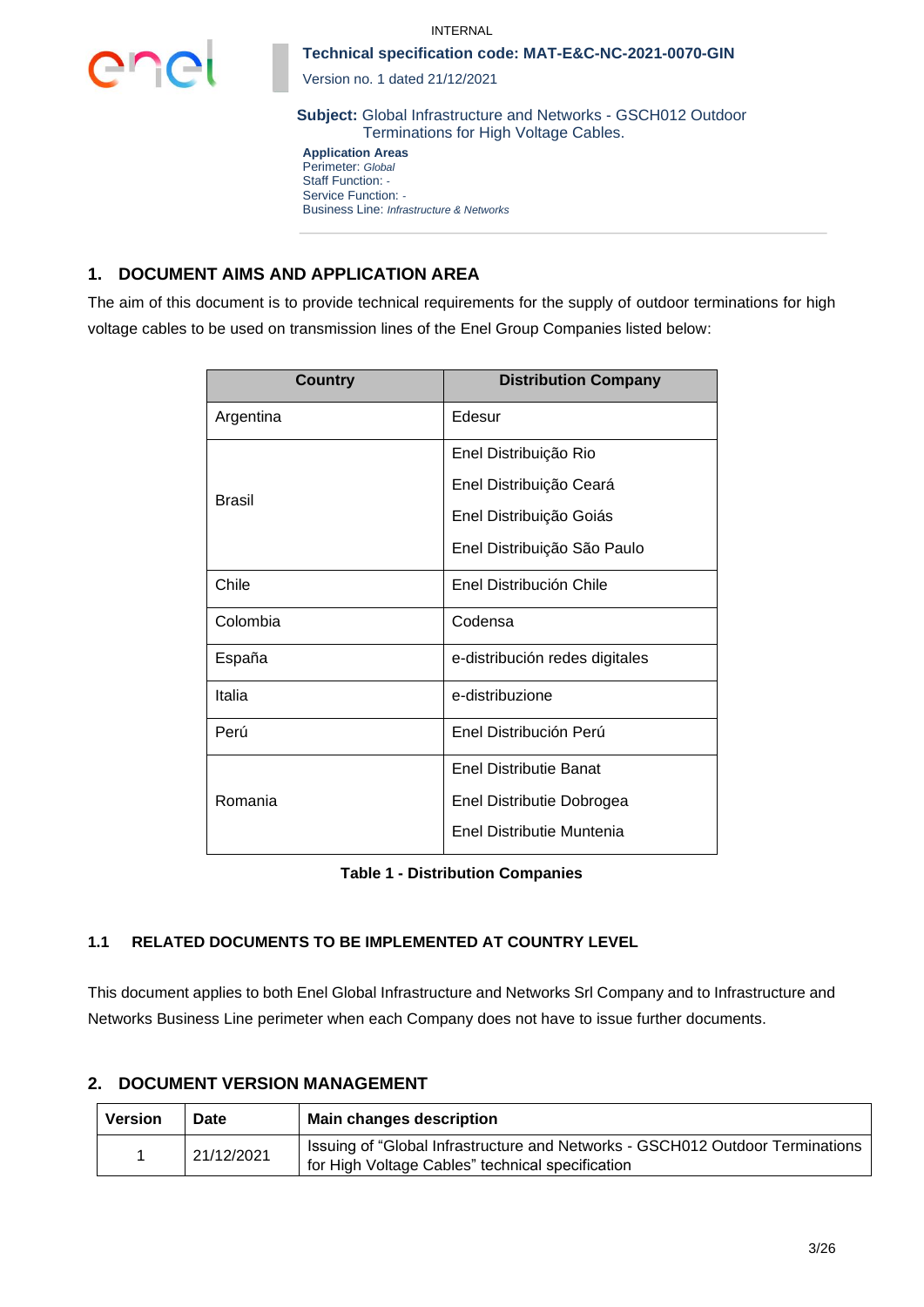



Version no. 1 dated 21/12/2021

**Subject:** Global Infrastructure and Networks - GSCH012 Outdoor Terminations for High Voltage Cables.

**Application Areas** Perimeter: *Global* Staff Function: *-* Service Function: *-* Business Line: *Infrastructure & Networks*

# **3. UNITS IN CHARGE OF THE DOCUMENT**

Responsible for drawing up the document:

• Global Infrastructure and Networks: Engineering and Construction / Components and Devices Design / Network Components.

Responsible for authorizing the document:

- Global Infrastructure and Networks: Head of Network Components unit.
- Global Infrastructure and Networks: Head of Quality unit.

## **4. REFERENCES**

- Code of Ethics of Enel Group;
- Enel Human Right Policy;
- The Enel Group Zero Tolerance of Corruption (ZTC) Plan;
- Organization and management model as per Legislative Decree No. 231/2001;
- RACI Handbook Infrastructure and Networks no. 06;
- Enel Global Compliance Program (EGCP):
- Integrated Policy of Quality, Health and Safety, Environment and anti-Bribery;
- Policy n. 332 Global Infrastructure and Networks Design and construction HV lines guidelines ;
- ISO 9001:2015 Quality Management System Requirements;
- ISO 14001:2015 Environmental Management System Requirements and user guide;
- ISO 45001:2018 Occupational Health and Safety Management System Requirements and user guide;
- ISO 50001:2018 Energy management systems Requirements with guidance for use;
- ISO 37001:2016 Anti-bribery Management System Requirements with guidance for use;
- HD 632 "Power cables with extruded insulation and their accessories for rated voltages above 36 kV (Um = 42 kV) up to 150 kV (Um = 170 kV)"
- IEC 60840 "Power cables with extruded insulation and their accessories for rated voltages above 30kV (Um=36kV) up to 150kV (Um=170kV) test method and requirements"
- IEC 62067 "Power cables with extruded insulation and their accessories for rated voltages above 150 kV (Um=170 kV) up to 500 kV (Um=550 kV) - Test methods and requirements"
- IEC 60228 "Conductor for insulated cable"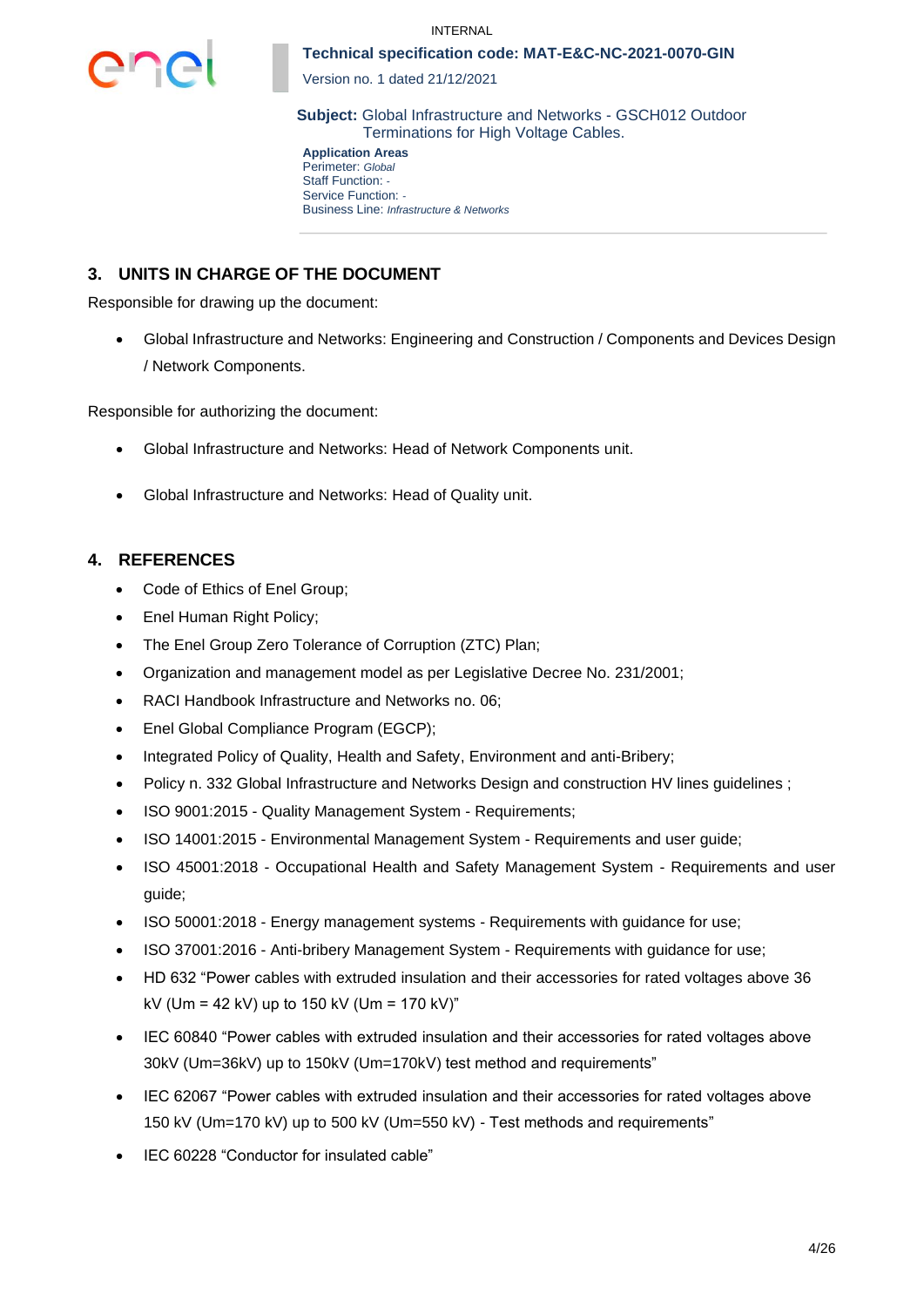

Version no. 1 dated 21/12/2021

**Subject:** Global Infrastructure and Networks - GSCH012 Outdoor Terminations for High Voltage Cables.

**Application Areas** Perimeter: *Global* Staff Function: *-* Service Function: *-* Business Line: *Infrastructure & Networks*

- IEC 60695-11-10: "Fire hazard testing Part 11-10: Test flames 50 W horizontal and vertical flame test methods"
- IEC 60857: "Electrical insulating materials used under severe ambient conditions Test methods for evaluating resistance to tracking and erosion"
- IEC 60885-3: "Electrical test methods for electric cables Part 3: Test methods for partial discharge measurements on lengths of extruded power cables"
- IEC 60230 "Impulse tests on cables and their accessories".
- IEC 61238-1-3: "Compression and mechanical connectors for power cables Part 1-3: Test methods and requirements for compression and mechanical connectors for power cables for rated voltages above 1 kV (Um = 1,2 kV) up to 30 kV (Um = 36 kV) tested on non-insulated conductors"
- IEC 61462: "Composite hollow insulators Pressurized and unpressurized insulators for use in electrical equipment with rated voltage greater than 1 000 V - Definitions, test methods, acceptance criteria and design recommendations"
- IEC 62217: "Polymeric HV insulators for indoor and outdoor use General definitions, test methods and acceptance criteria"
- IEC TS 60815-1: "Selection and dimensioning of high-voltage insulators intended for use in polluted conditions - Part 1: Definitions, information and general principles"
- IEC TS 60815-3: "Selection and dimensioning of high-voltage insulators intended for use in polluted conditions - Part 3: Polymer insulators for a.c. systems"

# **5. ORGANIZATIONAL PROCESS POSITION IN THE PROCESS TAXONOMY**

Value Chain/Process Area: Engineering & Construction Macro Process: Devices and Components Development Process: Standard Catalog Management

## **6. DEFINITIONS AND ACRONYMS**

| <b>Acronym and Key words</b> | <b>Description</b>                                                                  |
|------------------------------|-------------------------------------------------------------------------------------|
| Distributed                  | <b>Temperature</b> Sensing A DTS system is composed by optoelectronic devices which |
| (DTS)                        | measure temperatures by means of optical fibers functioning as                      |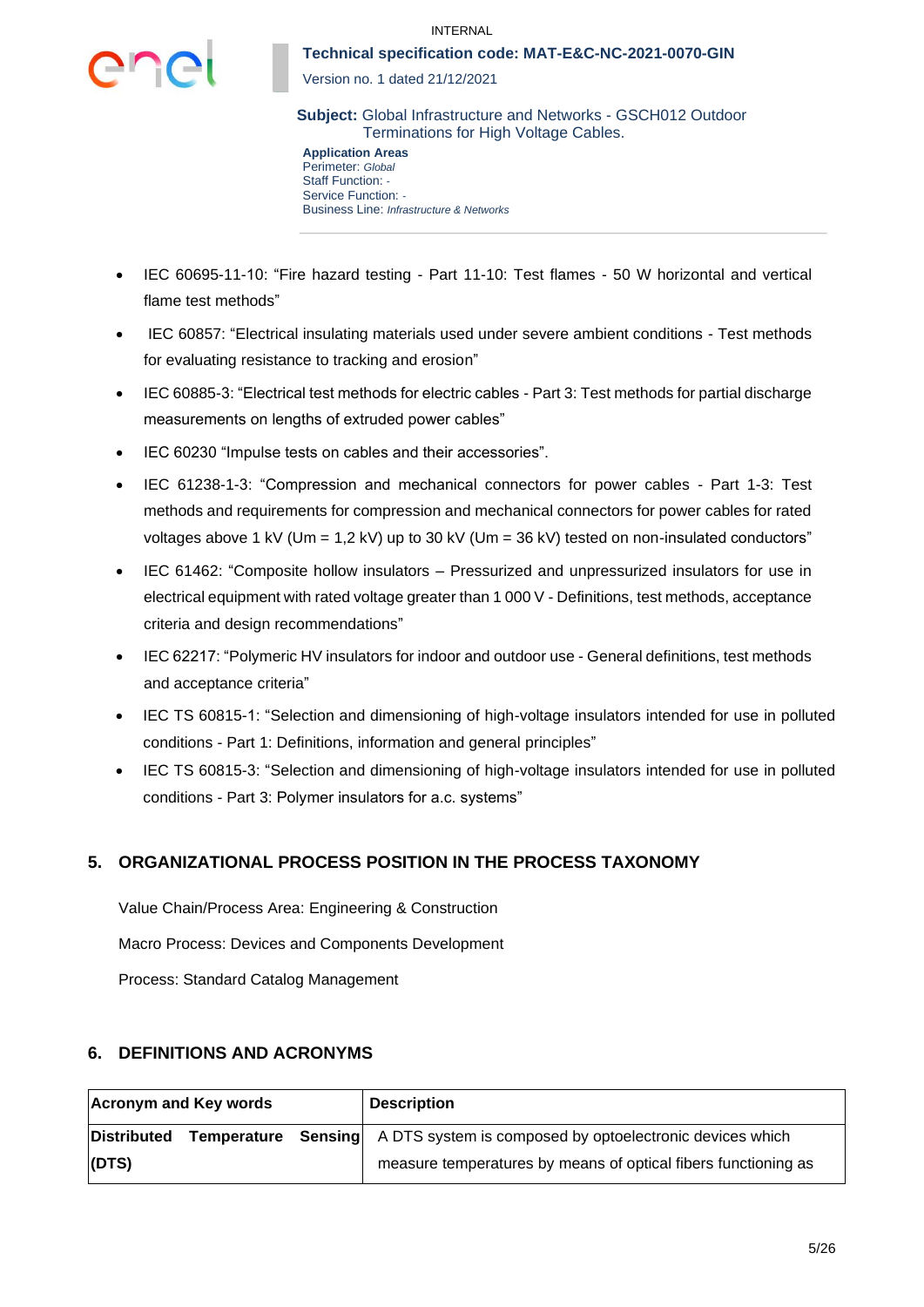

#### INTERNAL

### **Technical specification code: MAT-E&C-NC-2021-0070-GIN**

Version no. 1 dated 21/12/2021

**Subject:** Global Infrastructure and Networks - GSCH012 Outdoor Terminations for High Voltage Cables.

**Application Areas** Perimeter: *Global* Staff Function: *-* Service Function: *-* Business Line: *Infrastructure & Networks*

|                                          | linear sensors. Thus, temperature is measured as a continuous<br>profile, not at points.                                                                                                                                                                                                                                                                                                                                                                                                       |
|------------------------------------------|------------------------------------------------------------------------------------------------------------------------------------------------------------------------------------------------------------------------------------------------------------------------------------------------------------------------------------------------------------------------------------------------------------------------------------------------------------------------------------------------|
| Technical Conformity Assessment<br>(TCA) | A "conformity assessment" with respect to "specified"<br>requirements" consists in functional, dimensional, constructional<br>and test characteristics required for a product (or a series of<br>products) and quoted in technical specifications and quality<br>requirements issued by Enel Group distribution companies. This<br>also includes the verification of conformity with respect to local<br>applicable regulation and laws and possession of relevant<br>requested certifications |
| XLPE-Cable                               | Cable with insulation of cross-linked polyethylene                                                                                                                                                                                                                                                                                                                                                                                                                                             |

## **7. DESCRIPTION**

This standard specifies the electrical and mechanical characteristics and test requirements that must be accomplished by the outdoor terminations used with voltage cables included in Global Standard GSCH010, with rated voltage above 36 kV and in detail for U<sub>m</sub>c equals to 52 kV, 72,5 kV, 145 kV, 170 kV and 245 kV. This standard replaces all the local standards used up to now by all the Distribution Companies, as long as local regulation allows it.

## **7.1 LIST OF COMPONENTS**

This standard includes terminations for single-core cables with aluminum or copper conductor, XLPE insulation and metallic screen.

The list of terminals with the main requirements, which is an integral part of the present document, is reported in the GS Type Code List on Annex B, and their relationship with country codes is reported on the Common List on Annex C. In **[Table 2](#page-6-0)** the list of terminals is shown.

| GSCH012<br><b>Type Code</b> | Conductor<br>Սո<br>section<br>[kV]<br>[mm2] |      | Screen type | <b>Pollution level</b> |
|-----------------------------|---------------------------------------------|------|-------------|------------------------|
| GSCH012/001                 | 245                                         | 2500 | Tube        | e: Very High           |

<sup>a</sup> Definition 2.1 of ISO/IEC 17000

<sup>b</sup> Definition 3.1 of ISO/IEC 17000

<sup>c</sup> *U***m**: maximum r.m.s. power-frequency voltage between any two conductors for which cables and accessories are designed. It is the highest voltage that can be sustained under normal operating conditions at any time and at any point in a system. It excludes temporary voltage variations due to fault conditions and the sudden disconnection of large loads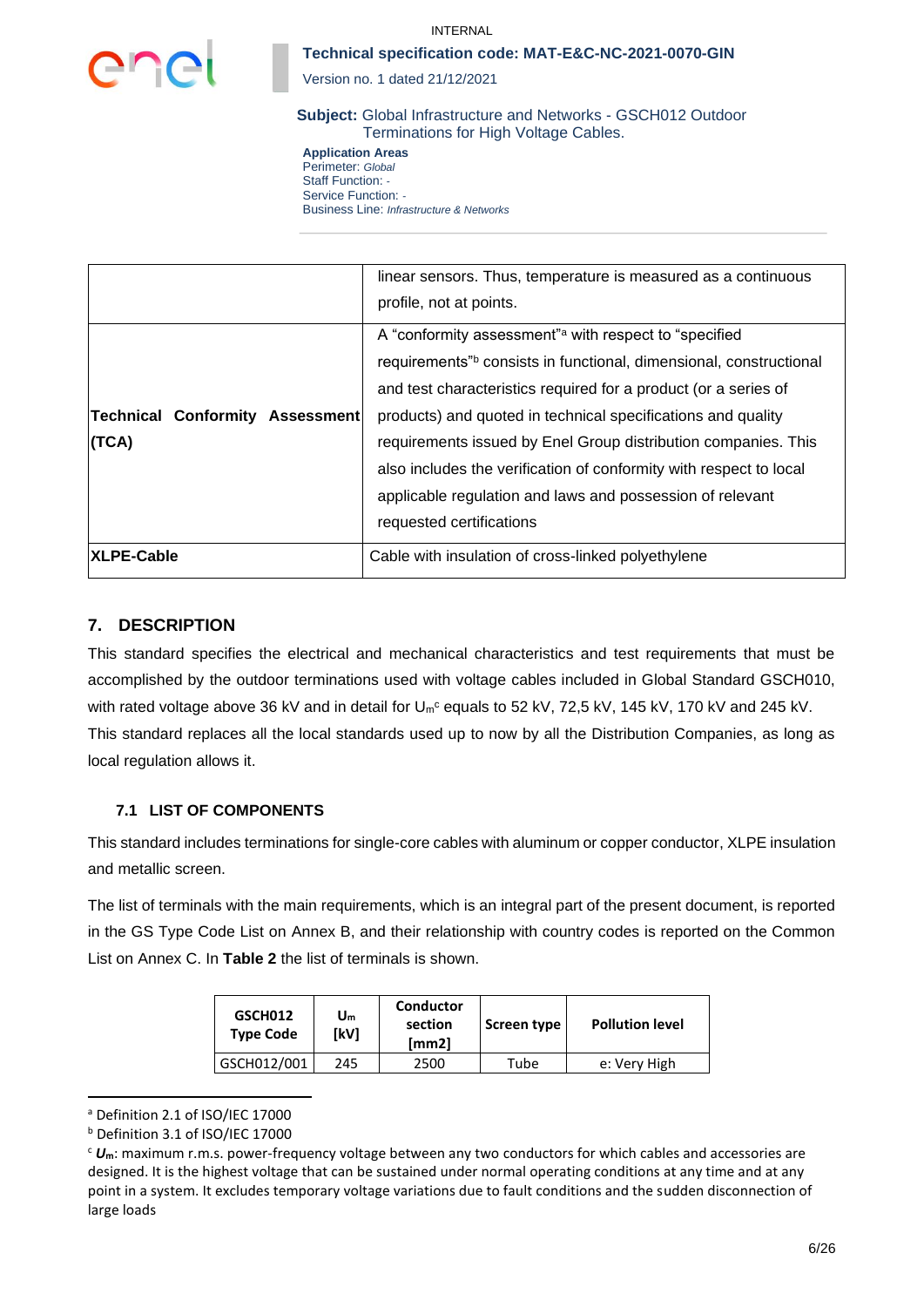

Version no. 1 dated 21/12/2021

**Subject:** Global Infrastructure and Networks - GSCH012 Outdoor Terminations for High Voltage Cables.

**Application Areas** Perimeter: *Global* Staff Function: *-*

Service Function: *-* Business Line: *Infrastructure & Networks*

| <b>GSCH012</b>   | $U_m$ | <b>Conductor</b> |                       |                        |  |  |
|------------------|-------|------------------|-----------------------|------------------------|--|--|
| <b>Type Code</b> | [kV]  | section          | <b>Screen type</b>    | <b>Pollution level</b> |  |  |
|                  |       | [mm2]            |                       |                        |  |  |
| GSCH012/051      | 245   | 2500             | Wires                 | e: Very High           |  |  |
| GSCH012/002      | 245   | 2000             | Tube                  | e: Very High           |  |  |
| GSCH012/031      | 245   | 2000             | Wires                 | e: Very High           |  |  |
| GSCH012/003      | 245   | 1600             | Tube                  | e: Very High           |  |  |
| GSCH012/043      | 245   | 1600             | Wires                 | e: Very High           |  |  |
| GSCH012/030      | 245   | 1200             | Wires                 | e: Very High           |  |  |
| GSCH012/004      | 245   | 1000             | Tube                  | e: Very High           |  |  |
| GSCH012/005      | 245   | 800              | Tube                  | e: Very High           |  |  |
| GSCH012/006      | 170   | 1600             | Tube                  | e: Very High           |  |  |
| GSCH012/016      | 170   | 1600             | Wires                 | e: Very High           |  |  |
| GSCH012/007      | 170   | 1000             | Tube                  | e: Very High           |  |  |
| GSCH012/017      | 170   | 1000             | Wires                 | e: Very High           |  |  |
| GSCH012/008      | 170   | 630              | Tube                  | e: Very High           |  |  |
| GSCH012/018      | 170   | 630              | Wires                 | e: Very High           |  |  |
| GSCH012/041      | 145   | 2500             | Wires                 | e: Very High           |  |  |
| GSCH012/046      | 145   | 2000             | Tube                  | e: Very High           |  |  |
| GSCH012/034      | 145   | 2000             | Wires                 | e: Very High           |  |  |
| GSCH012/047      | 145   | 1600             | Tube                  | e: Very High           |  |  |
| GSCH012/033      | 145   | 1600<br>Wires    |                       | e: Very High           |  |  |
| GSCH012/009      | 145   | 1200<br>Tube     |                       | e: Very High           |  |  |
| GSCH012/019      | 145   | 1200             | Wires                 | e: Very High           |  |  |
| GSCH012/048      | 145   | 1000             | Tube                  | e: Very High           |  |  |
| GSCH012/037      | 145   | 1000             | Wires                 | e: Very High           |  |  |
| GSCH012/010      | 145   | 800              | Tube                  | e: Very High           |  |  |
| GSCH012/036      | 145   | 800              | Wires<br>e: Very High |                        |  |  |
| GSCH012/011      | 145   | 630              | Tube                  | e: Very High           |  |  |
| GSCH012/021      | 145   | 630              | Wires                 | e: Very High           |  |  |
| GSCH012/045      | 145   | 500              | Wires                 | e: Very High           |  |  |
| GSCH012/035      | 145   | 400              | Wires                 | e: Very High           |  |  |
| GSCH012/029      | 72,5  | 2000             | Wires                 | e: Very High           |  |  |
| GSCH012/027      | 72,5  | 1200             | Wires                 | e: Very High           |  |  |
| GSCH012/012      | 72,5  | 1000             | Tube                  | e: Very High           |  |  |
| GSCH012/023      | 72,5  | 1000             | Wires                 | e: Very High           |  |  |
| GSCH012/024      | 72,5  | 800              | Wires                 | e: Very High           |  |  |
| GSCH012/013      | 72,5  | 630              | Tube                  | e: Very High           |  |  |
| GSCH012/028      | 72,5  | 630              | Wires                 | e: Very High           |  |  |
| GSCH012/042      | 72,5  | 500              | Wires                 | e: Very High           |  |  |
| GSCH012/014      | 52    | 800              | Tube                  | d: High                |  |  |
| GSCH012/049      | 52    | 800              | Wires                 | d: High                |  |  |
| GSCH012/015      | 52    | 400              | Tube                  | d: High                |  |  |
| GSCH012/025      | 52    | 400              | Wires                 | d: High                |  |  |

<span id="page-6-0"></span>**Table 2 – List of GSCH012 Type Codes for outdoor terminals**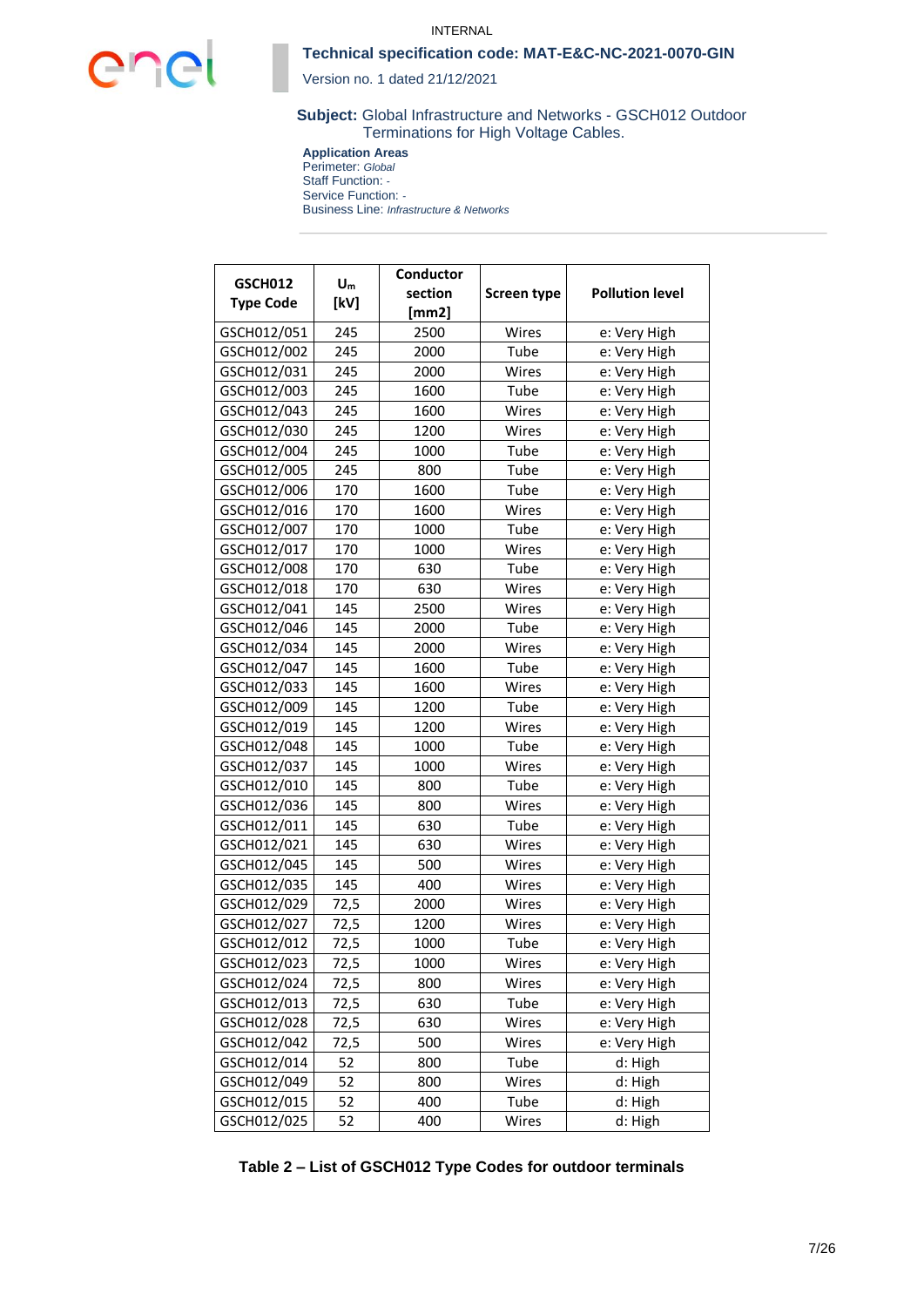

Version no. 1 dated 21/12/2021

**Subject:** Global Infrastructure and Networks - GSCH012 Outdoor Terminations for High Voltage Cables.

**Application Areas** Perimeter: *Global* Staff Function: *-* Service Function: *-* Business Line: *Infrastructure & Networks*

## **7.2 DESIGN AND MANUFACTURE**

Outdoor terminal shall assure the integrity of cable system both electrical and mechanically, so they shall meet the requirement specified for cables on which they are installed. They must be designed to be used with cables included in ENEL's Global Standard GSCH010: Underground High Voltage Cables.

The design requirements common to all of them are:

- Provide electrical stress control for the cable insulation shield terminus
- Provide external insulation between the cable conductor and ground
- Provide a metallic connection to the cable screen, electrically insulated from earth potential to match the insulating integrity of the cable oversheath.
- Withstand nominal and short-circuit currents not smaller than those withstood by the cable.
- Protection against the ingress of water or any other element from the external environment.
- Protection against direct exposure to solar radiation, precipitation, and polluted environment.
- Made of corrosion resistant materials.
- Ability to withstand cable thermomechanical loads and/or external forces.
- Suitable for use with an inclination up to 30º to vertical.
- Maintenance-free product.

For terminals with U<sub>m</sub> equal or lower than 72,5 kV it is not allowed the use of fluid fillings as isolation.

Terminals with  $U_m$  equal or greater than 145 kV must be of the self-supported type. For terminals with lower  $U_m$  it is also allowed the use of flexible terminals.

### **7.2.1.Connector**

The connection to the cable conductor should be of the compressed or bolted with shear-off screws type. The external connector or aerial lug is used for connecting the external conductor to the current-carrying parts of the cable termination.

The connector must be designed to be used with cooper or aluminum conductors and to meet the following requirements when in service:

- transports nominal current without overheating from the conductor
- maintain the resistance of the connection stable
- short circuit currents will not affect the performance of the connector
- ensure an acceptable mechanical performance for the connections to the cable conductors
- avoid galvanic corrosion in case of different material between cable conductor and aerial conductor.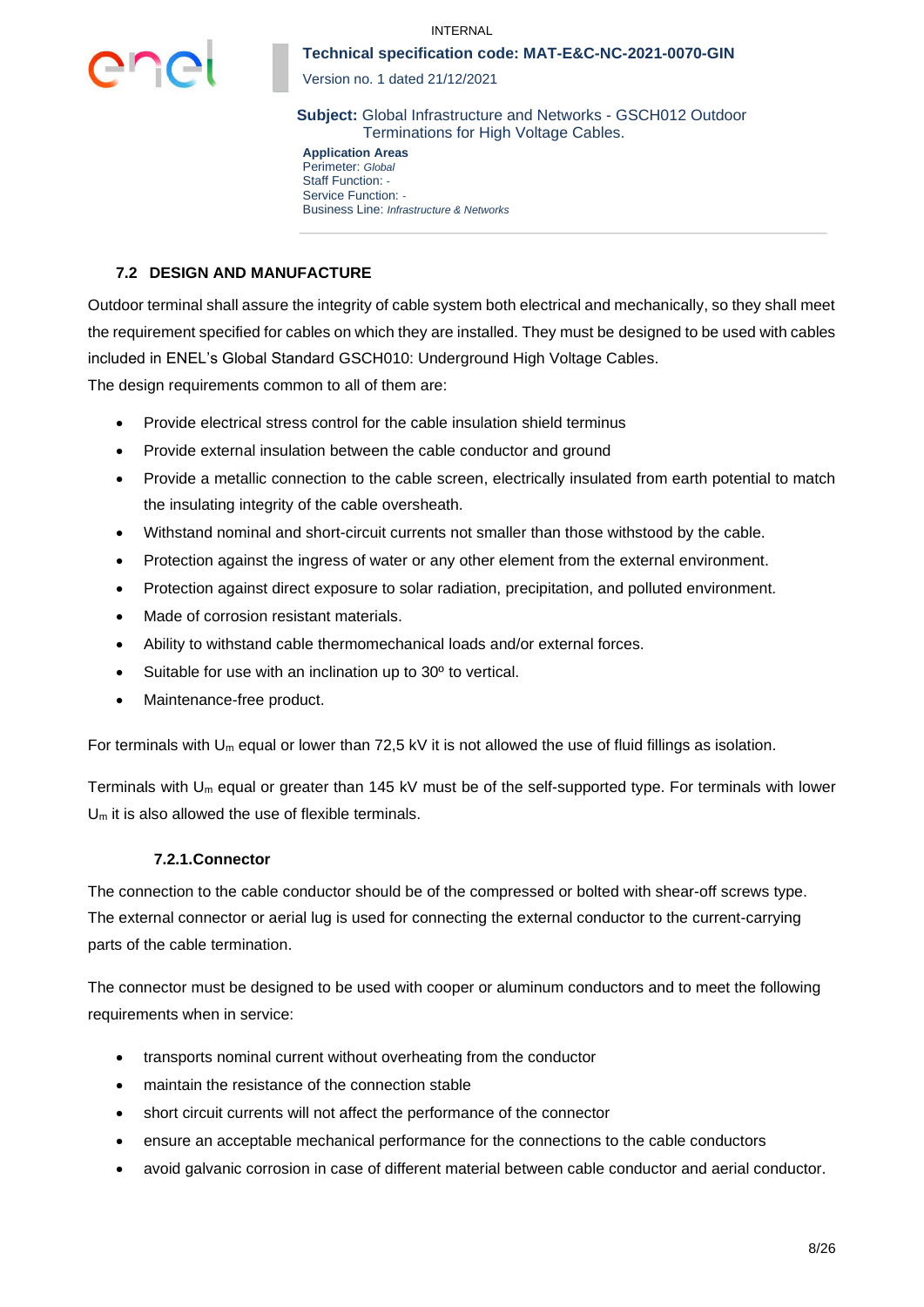

Version no. 1 dated 21/12/2021

**Subject:** Global Infrastructure and Networks - GSCH012 Outdoor Terminations for High Voltage Cables.

**Application Areas** Perimeter: *Global* Staff Function: *-* Service Function: *-* Business Line: *Infrastructure & Networks*

The cross section of cables for whom are intended the joints involved by this standard are those included in **[Table 3](#page-8-0)**. For every cross section, the minimum diameter range of conductors that must be compatible with the connector is indicated. Nevertheless, other diameters than those indicated could be specified on Local Sections or specific orders.

|                                            | <b>Compatible Conductor</b><br>Diameter Range<br>[mm] |                |  |  |  |  |
|--------------------------------------------|-------------------------------------------------------|----------------|--|--|--|--|
| <b>Cross section</b><br>[mm <sup>2</sup> ] | <b>Minimum</b>                                        | <b>Maximum</b> |  |  |  |  |
| 400                                        | 22,6                                                  | 24,6           |  |  |  |  |
| 500                                        | 25,3                                                  | 27,6           |  |  |  |  |
| 630                                        | 28,7                                                  | 32,5           |  |  |  |  |
| 800                                        | 33,6                                                  | 36,0           |  |  |  |  |
| 1000                                       | 37,9                                                  | 40,0           |  |  |  |  |
| 1200                                       | 41,7                                                  | 45,1           |  |  |  |  |
| 1600                                       | 47,7                                                  | 50,4           |  |  |  |  |
| 2000                                       | 52,5                                                  | 56,7           |  |  |  |  |
| 2500                                       | 60,2                                                  | 63,5           |  |  |  |  |

### **Table 3 Conductor Cross Sections**

#### <span id="page-8-0"></span>**7.2.2. Main insulation body**

For self-supported terminals the main insulation body should be prefabricated, usually formed by a single premoulded elastomeric sleeve, and tested in factory.

In case of self-supported terminals, it is allowed the use of a filling compound as long as the terminal will not be subjected to internal gas pressure in service.

For flexible joints (with a highest voltage for equipment equal to 52 or 72,5 kV) the main insulation body could use cold shrink technology, provided that they have the prior acceptance of Enel.

The rated voltages of reference to be withstood by the terminals are those included in **[Table 4](#page-8-1)**.

<span id="page-8-1"></span>

| <b>Network</b><br><b>Nominal</b><br>voltaje<br><b>U [kV]</b> | <b>Highest voltage</b><br>for equipment<br>$U_m$ [kV] | Value of U <sub>0</sub> for<br>determination of<br>test voltages [kV] | Lightning<br>impulse voltage<br>test [kV] |
|--------------------------------------------------------------|-------------------------------------------------------|-----------------------------------------------------------------------|-------------------------------------------|
| 45                                                           | 52                                                    | 26                                                                    | 250                                       |
| 60 to 69                                                     | 72,5                                                  | 36                                                                    | 325                                       |
| 110 to 138                                                   | 145                                                   | 76                                                                    | 650                                       |
| 150                                                          | 170                                                   | 87                                                                    | 750                                       |
| 220                                                          | 245                                                   | 127                                                                   | 1.050                                     |

**Table 4 Test voltages**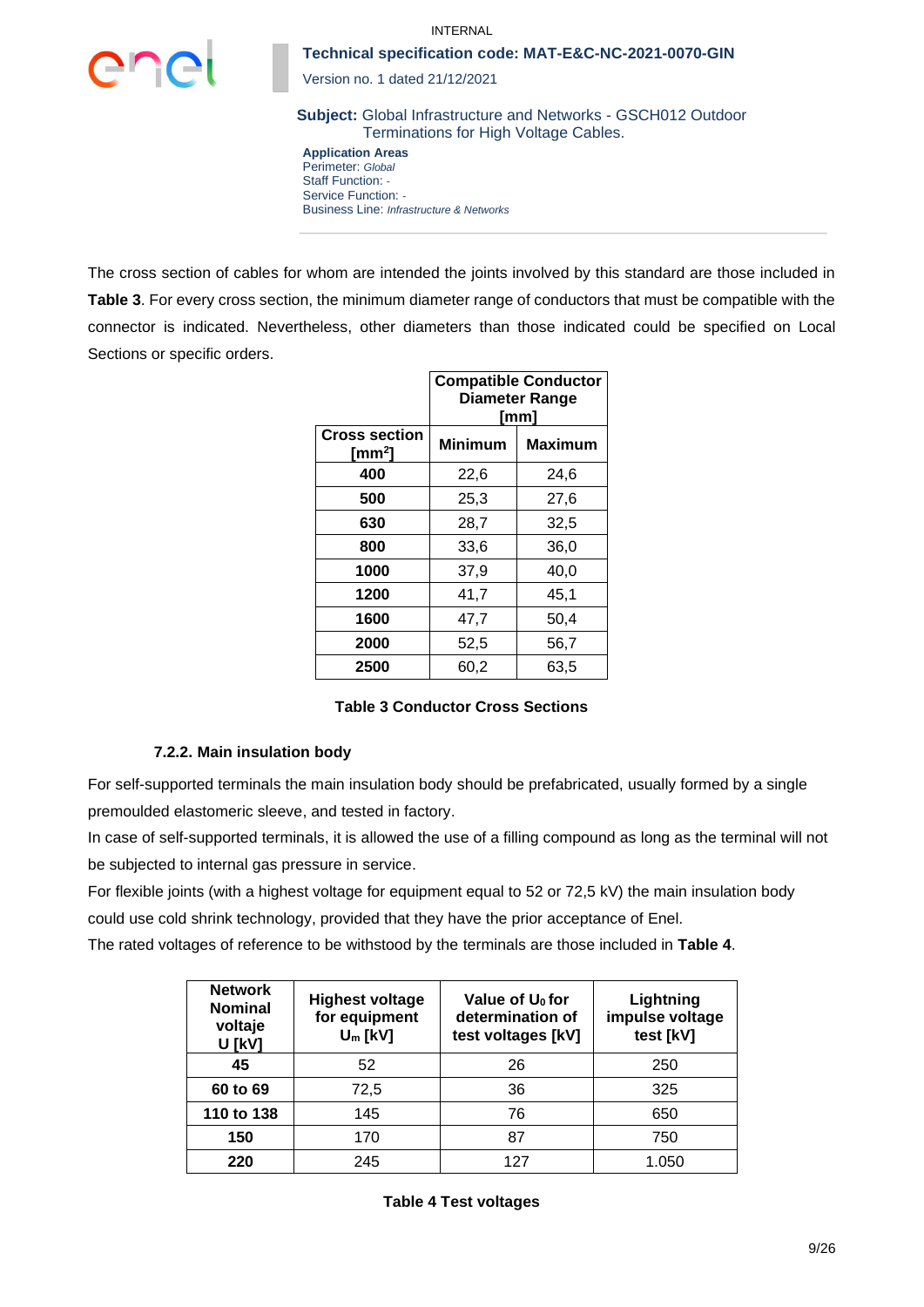

Version no. 1 dated 21/12/2021

**Subject:** Global Infrastructure and Networks - GSCH012 Outdoor Terminations for High Voltage Cables.

**Application Areas** Perimeter: *Global* Staff Function: *-* Service Function: *-* Business Line: *Infrastructure & Networks*

The diameter over insulation of cables for whom are intended the joints involved by this standard are those included in **[Table 5](#page-9-0)**. Nevertheless, other diameters over insulation could be specified on specific orders.

|                                            |      |      |      |      |      | Compatible cable diameter over insulation [mm.] |      |      |       |       |
|--------------------------------------------|------|------|------|------|------|-------------------------------------------------|------|------|-------|-------|
| $U_m$ [kV]                                 |      | 52   |      | 72,5 |      | 145                                             |      | 170  |       | 245   |
| <b>Cross section</b><br>[mm <sup>2</sup> ] | Min. | Max. | Min. | Max. | Min. | Max.                                            | Min. | Max. | Min.  | Max.  |
| 400                                        | 39,6 | 41,6 |      |      | 57,6 | 61,5                                            |      |      |       |       |
| 500                                        |      |      | 46,3 | 48,6 | 60,3 | 64,2                                            |      |      |       |       |
| 630                                        |      |      | 49,7 | 53,5 | 64,0 | 67,5                                            | 67,7 | 71,5 |       |       |
| 800                                        | 50,6 | 53   | 54,6 | 57   | 68,6 | 71                                              |      |      | 78,6  | 83    |
| 1000                                       |      |      | 58,9 | 61   | 72,9 | 75                                              | 74,9 | 77   | 82,9  | 85    |
| 1200                                       |      |      | 62,7 | 66,1 | 76,7 | 80,1                                            |      |      | 86,7  | 90,1  |
| 1600                                       |      |      |      |      | 82,7 | 86,4                                            | 82,7 | 86,4 | 92,7  | 95,4  |
| 2000                                       |      |      | 73,5 | 77,7 | 87,5 | 91,7                                            | ٠    | ۰    | 97,5  | 101,7 |
| 2500                                       |      |      |      | ۰    | 95,2 | 98,5                                            |      | -    | 105,2 | 108,5 |

**Table 5 Compatible cable diameter over insulation** 

### <span id="page-9-0"></span>**7.2.3. Metal screening, connection to cable screen**

Terminals must provide a sectionalizing connection between ground and the cable screen. This connection must be insulated from earth potential to match the insulation integrity of the cable oversheath and shall ensure the circulation of currents in the cable screen, as well as short circuit currents without causing overheating nor any harmful deformation of cable or terminal insulation.

<span id="page-9-1"></span>The minimum values of the currents that must be withstood by those connections during 0,5 s are those indicated in **[Table 6](#page-9-1)**.

| $U_m$ [kV] | I (0,5s) [kA] |
|------------|---------------|
| 52         | 11            |
| 72,5       | 41            |
| 145        | 41            |
| 170        | 41            |
| 245        | 63            |

**Table 6 Short circuit currents**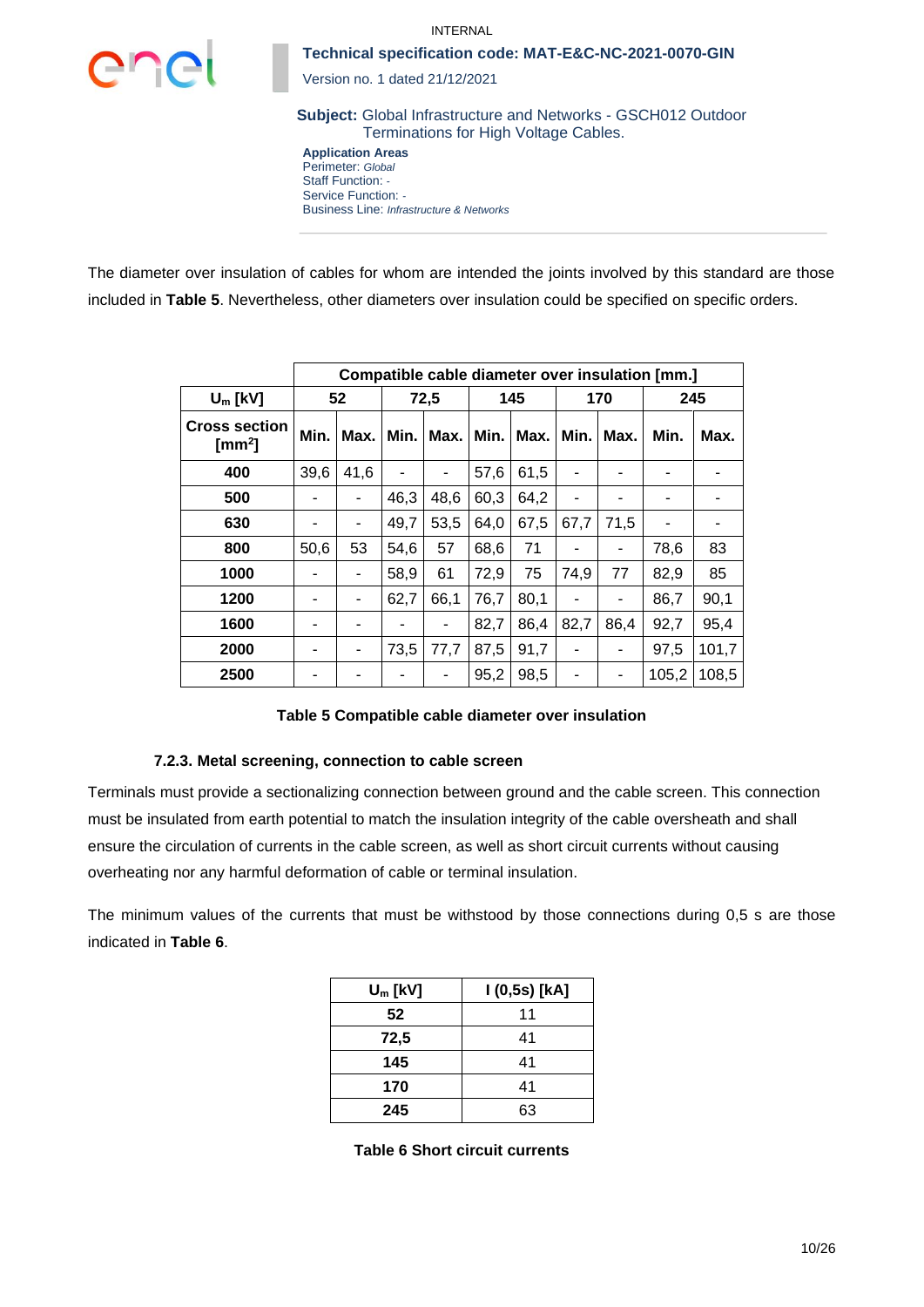

Version no. 1 dated 21/12/2021

**Subject:** Global Infrastructure and Networks - GSCH012 Outdoor Terminations for High Voltage Cables.

**Application Areas** Perimeter: *Global* Staff Function: *-* Service Function: *-* Business Line: *Infrastructure & Networks*

The connections to cable screens must be suitable for cables with aluminum tube screen or cables with wires screen. In case of cables with wires screen, there should be possible the use of aluminum and copper wires without any modification in the joint.

For self-supported terminals the metal base plate must be isolated from earth by mean of supporting insulator.

## **7.2.4. Termination housing**

The outer envelope of the terminal is formed by a polymeric insulation with hydrophobic properties

That insulation housing, both sheath and sheds, must protect the terminal from external agents providing sealing and preventing the formation of a continuous film of water and shall provide the necessary creepage distance so that the required insulation of the surface is reached. They must present resistance to tracking and erosion class 1A 4,5 as indicated on IEC 60587.

The shape of the sheds must follow the IEC TS 60815-3 recommendations.

The color should be preferably gray.

Terminals will be designed to be used on placement with SPS $d$  high (d) and very high (e).

The creepage distance for terminals must be equal or greater than those indicated on **[Table 7](#page-10-0)**

| $U_m$ [kV] | <b>SPS</b> | <b>Creepage distance</b><br>[mm] |
|------------|------------|----------------------------------|
| 52         |            | 1.300                            |
| 72,5       |            | 2.245                            |
| 145        | e          | 4.495                            |
| 170        |            | 5.270                            |
| 245        |            | 7.595                            |

### **Table 7 Minimum creepage distances**

<span id="page-10-0"></span>Greater creepage distances could be specified on specific orders in case of special necessities.

For self-supported terminal with composite insulators, the maximum mechanical load (MML) is indicated on **[Table 8](#page-10-1)**.

| $U_m$ [kV] | MML [N] |  |  |  |
|------------|---------|--|--|--|
| 52         | 800     |  |  |  |
| 72,5       | 1000    |  |  |  |
| 145        | 1.575   |  |  |  |
| 170        | 2.000   |  |  |  |
| 245        | 2.500   |  |  |  |

#### **Table 8 Maximum mechanical load**

<span id="page-10-1"></span>d SPS: Site pollution severity as defined on IEC TS 60815-1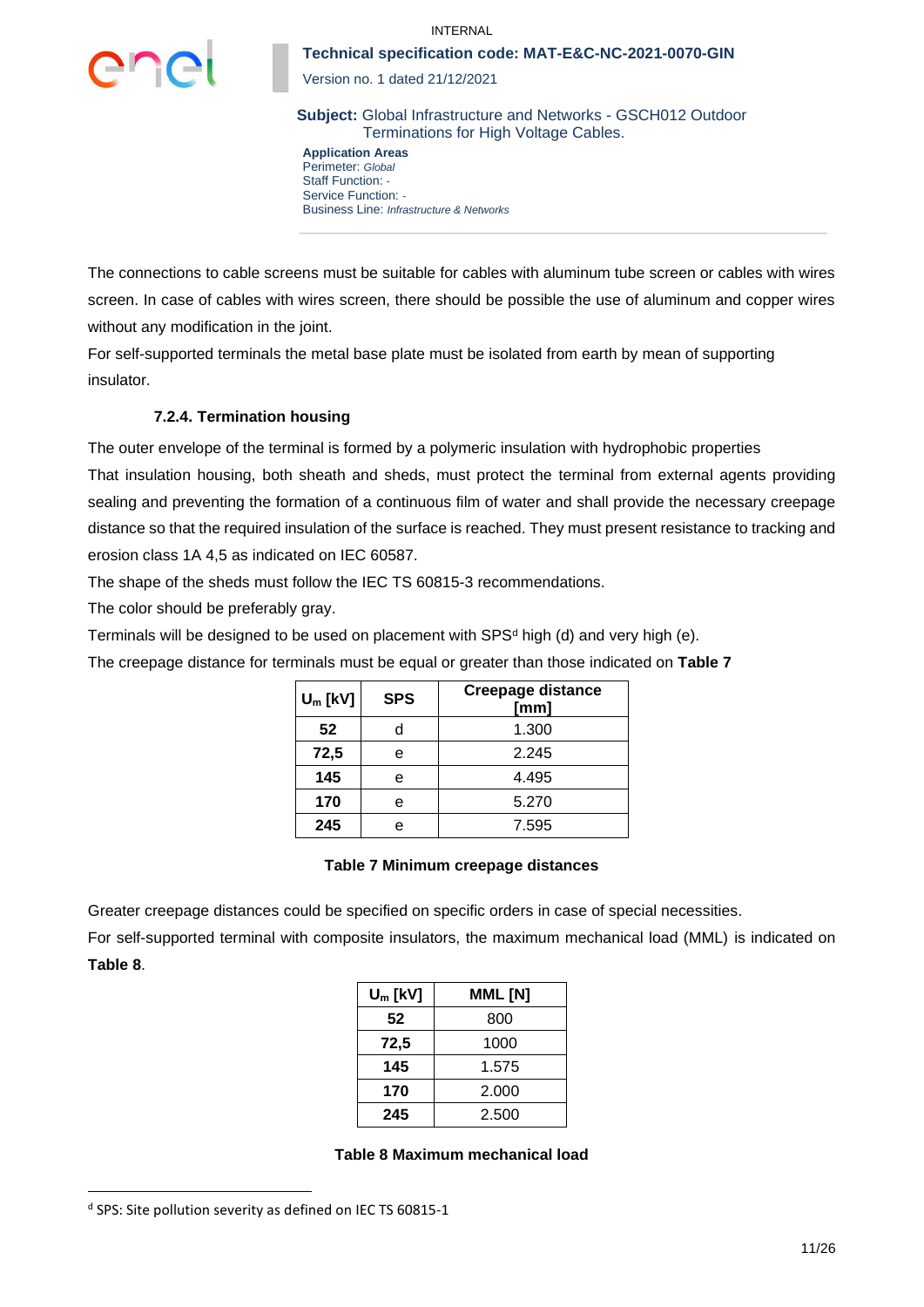



Version no. 1 dated 21/12/2021

**Subject:** Global Infrastructure and Networks - GSCH012 Outdoor Terminations for High Voltage Cables.

**Application Areas** Perimeter: *Global* Staff Function: *-* Service Function: *-* Business Line: *Infrastructure & Networks*

### **7.2.5.Head armature and corona shield**

The terminal must be protected against possible discharges, for example by means of a head armature made of aluminum or stainless steel.

Manufacturer must consider the radio interference level due to partial discharges in air when designing the termination. Whether it is necessary to reduce them, a corona shield and/or grading rings must be included on the supply of the terminal.

## **7.2.6.Overall dimensions**

Usually, once the terminal is been installed, the overall dimension shall not surpass the dimensions indicated on the **[Table 9](#page-11-0)**

| <b>Highest voltage</b><br>for equipment<br>$U_m$ [kV] | <b>Total Length</b><br>[mm] |
|-------------------------------------------------------|-----------------------------|
| 52                                                    | 1.100                       |
| 72,5                                                  | 1.300                       |
| 145                                                   | 2.000                       |
| 170                                                   | 2.200                       |
| 245                                                   | 3.000                       |

### **Table 9 Maximum overall dimensions**

<span id="page-11-0"></span>Those dimensions are not compulsory, but to be used as a reference about maximum dimensions of any type of joint described herein.

### **7.2.7.Fiber optic treatment (optional)**

If required, the terminal will include a fiber optics splice box to allow the use of distributed temperature sensing (DTS) systems.

The splice box must ensure reliable operation and resistance against direct exposure to solar radiation, precipitation, and polluted environment.

The splice box shall manage at least two steel pipes included on the cable wires screen with a minimum of 2 fiber optics each. So, the minimum capacity of that box shall be 4 splices.

## **7.2.8. Partial discharge measurement (optional)**

If required, the terminal will include a system to allow the internal measurement of partial discharge for monitoring purposes.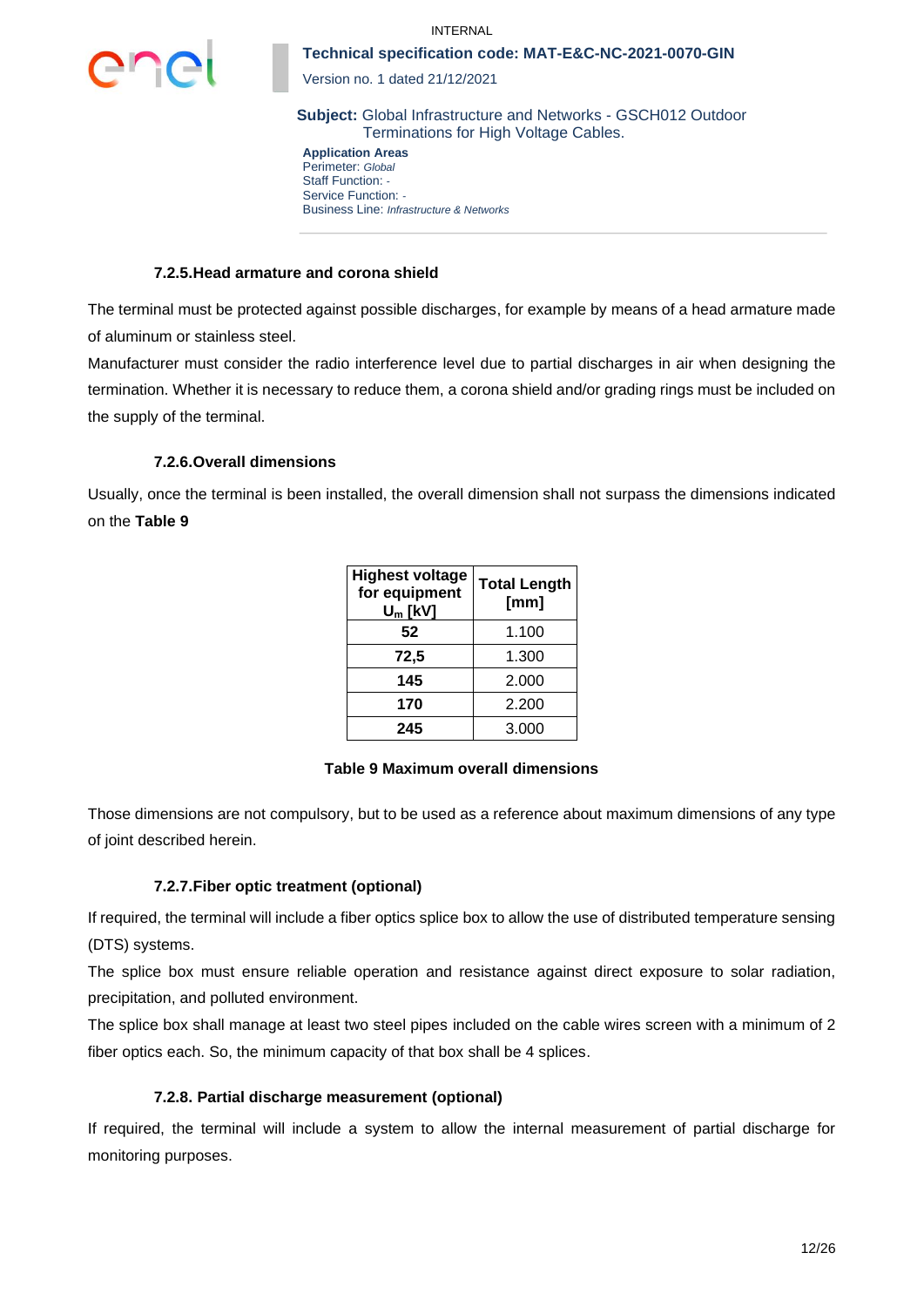

Version no. 1 dated 21/12/2021

**Subject:** Global Infrastructure and Networks - GSCH012 Outdoor Terminations for High Voltage Cables.

**Application Areas** Perimeter: *Global* Staff Function: *-* Service Function: *-* Business Line: *Infrastructure & Networks*

### **7.3 TERMINAL DESIGNATION**

Designation of the joint is formed by the following terms:

- − "ENEL GSCH012"
- the code "OT" indicating Outdoor terminal.
- − voltage level U<sup>m</sup> and "kV",
- − section of the conductor (expressed in mm<sup>2</sup>),
- − "+" and a character representing the type of cable screen (H: for wires screen, T: for welded aluminum tube),
- FO (optional) in case there is integrated a fiber optics splice box.

Designation example for joint GSCH012/001 is:

*ENEL GSCH012 – OT - 245 kV - 2.500 mm<sup>2</sup> + T*

### **7.4 CONDITIONS OF SUPPLY**

There shall be provided a complete set of assembly instructions together with drawings of the terminal. The instructions should include lists of all the components of the terminal including consumable materials, the specified assembly tools and the health and safety precautions.

For every step of the assembly instructions there must be available a video where it is shown that assemble step. Those videos could be storage on-line on the website of the supplier and referenced by a QR Code. All documentation has to be provided in English and in the language of the country destiny of the supply. Terminals shall be securely packaged to prevent any damage during loading, transport, storage and installation.

The packaged shall be suitable for sea transportation.

On the packing of the terminass there must be marked the following information:

- a) GS Type Code and reference of this standard.
- b) Rated voltages  $U_0$  (Um).
- c) Manufacturer or brand.
- d) Order number or purchase order.
- e) Year and month of manufacture.
- f) Weights, tare and net.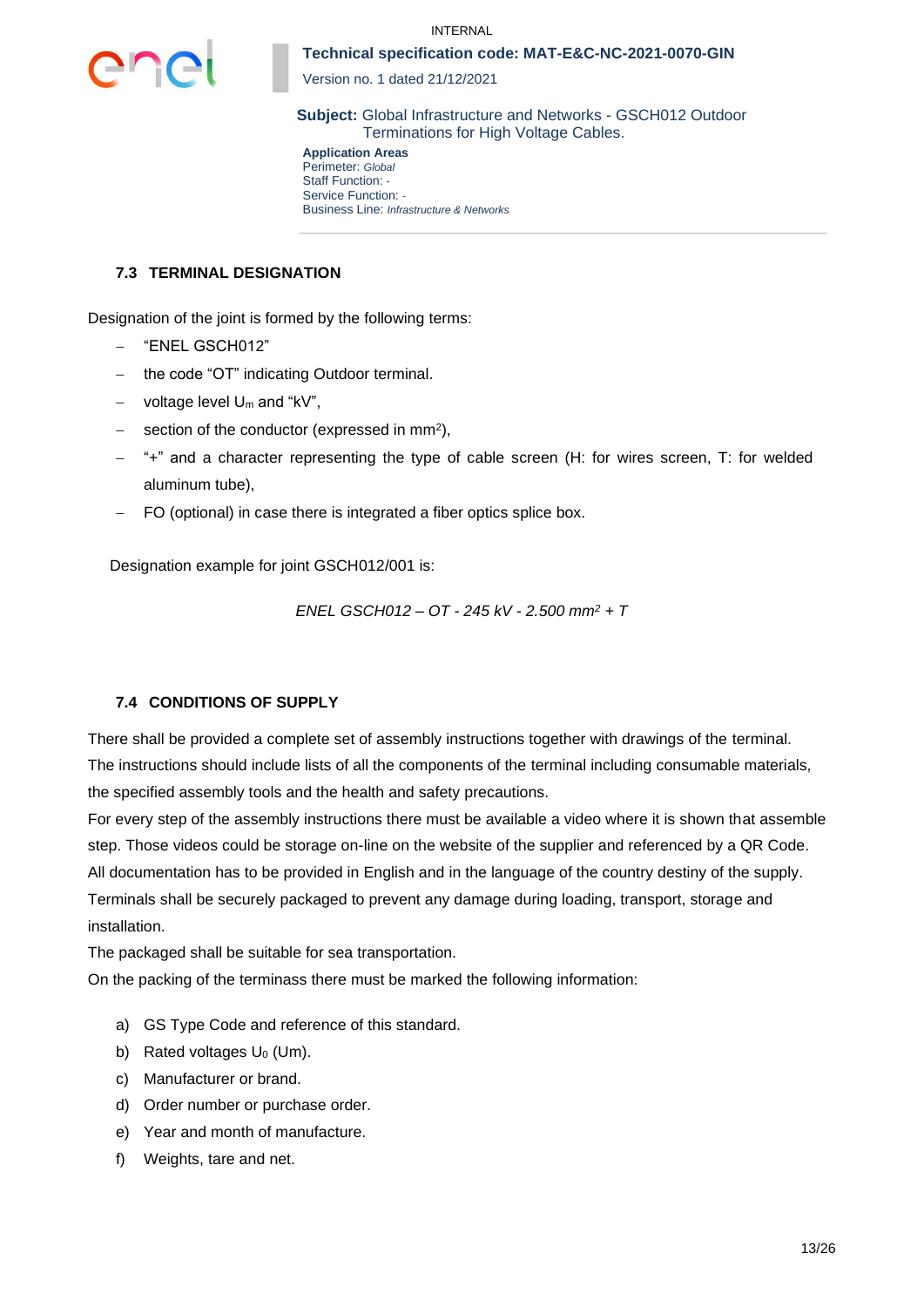



Version no. 1 dated 21/12/2021

**Subject:** Global Infrastructure and Networks - GSCH012 Outdoor Terminations for High Voltage Cables.

**Application Areas** Perimeter: *Global* Staff Function: *-* Service Function: *-* Business Line: *Infrastructure & Networks*

## **7.5 TESTS**

These tests shall be accomplished according to the requirements of this standard and those of Technical Conformity Assessment (TCA) procedures.

## **7.5.1. Test classification**

### **i) Acceptance tests**

Acceptance tests shall be carried out in the supplier's facilities and include:

- Visual examination. Checking the absence of defects, the appropriate packaging and the conformity with technical specification, list of components, instructions and documentation included in Technical Conformity Assessment Dossier stated in Enel Standard GSCG002.
- Routine tests in paragraph [7.5.2](#page-14-0)
- Sample tests in paragraph [7.5.3](#page-15-0)

If a terminal fails any of the sample tests, two further terminals of the same type shall be subjected to the same tests. If both additional terminals pass the tests, the other units shall be regarded as having complied. If either fails, this type of accessory shall be regarded as having failed to comply.

### **ii) Routine tests**

Routine tests shall be performed at 100% of the main insulation of delivered terminals to demonstrate product integrity. There could be tested on accessories installed on cable, by using a host accessory into which a component of an accessory is substituted for test or by using a simulated accessory rig in which the electrical stress environment of a main insulation component is reproduced.

Routine tests do not apply to cold shrink terminals.

### **iii) Sample tests**

Sample tests are carried out over samples taken from each batch (manufacturing series) in order to verify that the finished product meet the design specifications.

For every batch will be tested "n" terminals following the formula:

 $n = P^{1/3}$ 

where "P" stands for the total number of terminals included in the batch.

### **iv) Type tests**

Type tests shall be performed before supplying a type of terminal covered by this standard in order to demonstrate satisfactory performance characteristics to meet the intended application.

When type tests have been successfully performed on one or more terminals covered herein with one cable of specific cross-section, and of the same rated voltage and construction characteristics, the type approval could be accepted as valid for other accessories as long as all the following conditions are met:

- The rated voltage does not exceed that of the tested accessory.
- The cable with another conductor cross-section is within the range of type approval of the tested cable.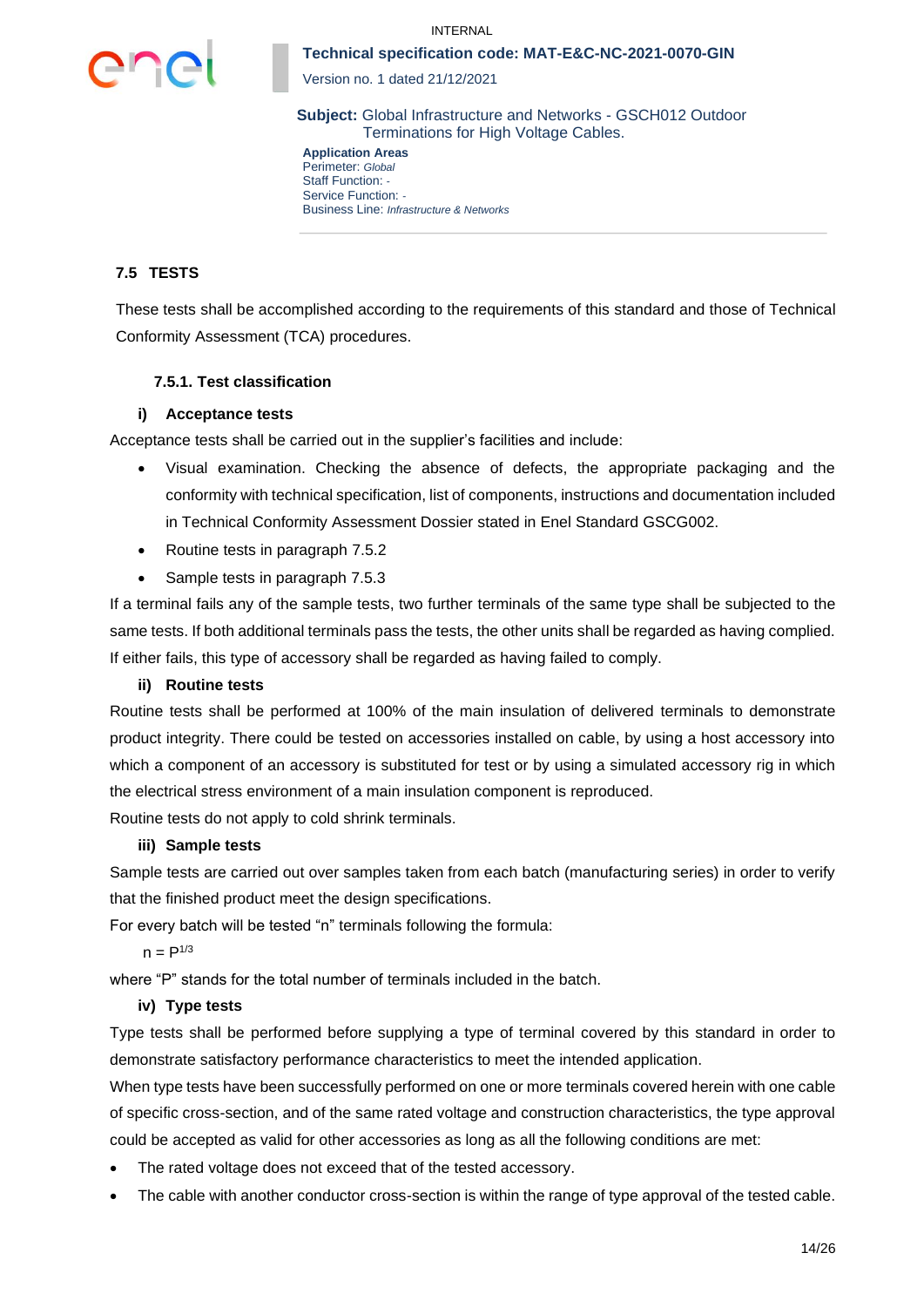

Version no. 1 dated 21/12/2021

**Subject:** Global Infrastructure and Networks - GSCH012 Outdoor Terminations for High Voltage Cables.

**Application Areas** Perimeter: *Global* Staff Function: *-* Service Function: *-* Business Line: *Infrastructure & Networks*

- Accessories have the same or similar construction as that of the tested accessory
- The calculated nominal electrical stresses within the main insulation parts of the accessory and at the cable and accessory interfaces do not exceed those of the tested accessory.

Accessories shall undergo type tests after having passed all the acceptance tests gathered in routine and sample tests lists.

One sample of each accessory type shall be tested, assembled on the cable in the manner specified by the manufacturer's instructions, with the grade and quantity of materials supplied, including lubricants, if any.

The accessories shall be installed before the firs partial discharge test.

The minimum length of free cable between accessories shall be 5 m.

### **v) Prequalification tests**

Prequalification tests shall be performed before supplying a type of terminal covered by this standard in order to demonstrate satisfactory long term performance of the complete cable system.

The prequalification test shall be performed on cable systems where the calculated nominal electrical stresses at the conductor screen will be higher than 8,0 kV/mm and/or at the insulation screen higher than 4,0 kV/mm. The prequalification test shall be performed except if cable systems with the same construction and accessories of the same family have been prequalified for a higher rated voltage.

Prequalification test must be performed on a cable system, using a cable of a large conductor cross-section in order to cover thermos-mechanical aspects. General conditions for these tests and their extension are those indicated in IEC 62067 clause 13 for cable systems with U0≥127 kV and IEC 60840 clause 13 for cable systems with U<sub>0</sub>≤127 kV.

#### **vi) Development tests**

These are tests made during the development of a cable system design and shall be performed before supplying a type of terminal covered by this standard in order to demonstrate satisfactory performance of the complete cable system.

### <span id="page-14-0"></span>**7.5.2. Routine Tests List**

### **i) Partial discharge test**

Requirements: No detectable discharge exceeding sensitivity of 5 pC or better at 1.5  $U_0$ Test method: IEC 60840 clause 9.2

#### **ii) Voltage routine test**

Requirements: No breakdown of the insulation shall occur. Test method: IEC 60840 clause 9.3 Test voltage:  $2.5 U_0$ Duration: 30 min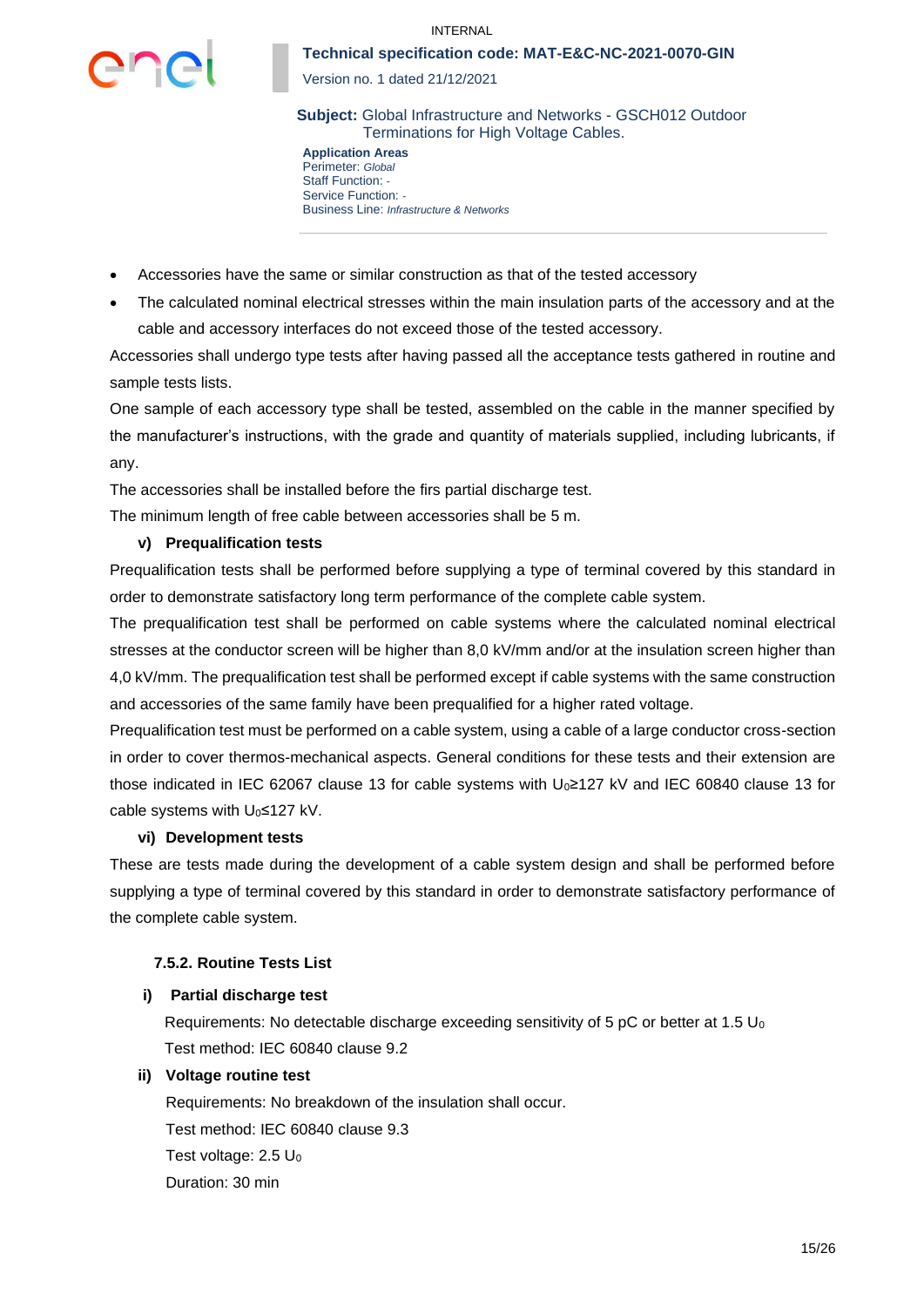

Version no. 1 dated 21/12/2021

**Subject:** Global Infrastructure and Networks - GSCH012 Outdoor Terminations for High Voltage Cables.

**Application Areas** Perimeter: *Global* Staff Function: *-* Service Function: *-* Business Line: *Infrastructure & Networks*

### <span id="page-15-0"></span>**7.5.3. Sample Test List**

### **i) Terminal examination**

Requirements: Conformity to constructive characteristics, installation instructions and drawings declared on TCA.

Test method: inspection by visual examination

### **ii) Partial discharge test**

To be done just for terminals where the main insulation cannot be routine tested. In that cases shall be performed on one terminal per every 50 terminals provided.

Requirements: No detectable discharge exceeding sensitivity of 5 pC or better at 1.5  $U_0$ Test method: IEC 60840 clause 9.2

#### **iii) Voltage routine test**

To be done just for terminals where the main insulation cannot be routine tested. In that cases shall be performed on one terminal per every 50 terminals provided.

Requirements: No breakdown of the insulation shall occur.

Test method: IEC 60840 clause 9.3

Test voltage:  $2.5 \text{ U}_0$ 

Duration: 30 min

### **7.5.4. Type Tests List**

Prior to electrical type test of terminals, the insulation thickness of the cable used shall be measured and the test voltage values adjusted, if necessary, as stated in IEC 60840 paragraph 12.4.1

### **i) Partial discharge test at ambient temperature**

Requirements: No detectable discharge exceeding sensitivity of 5 pC or better at 1.5  $U_0$ Test method: IEC 60840 clause 12.4.4

### **ii) Heating cycle voltage test**

Requirements: A U-bend in the cable is not required

Test method:

IEC 62067 clause 12.4.6 for terminals with  $U_0=127$  kV

IEC 60840 clause 12.4.6 for terminals with  $U_0$ <127 kV

### **iii) Partial discharge test at ambient and high temperature**

This test shall be carried out after the final cycle of test in **ii)** or, alternatively, after the test in **iv)** Requirements: No detectable discharge exceeding sensitivity of 5 pC or better at 1.5  $U_0$ Test method: IEC 60840 clause 12.4.4

## **iv) Lightning impulse voltage test followed by a power frequency voltage test**  Requirements: No breakdown of the insulation or flashover shall occur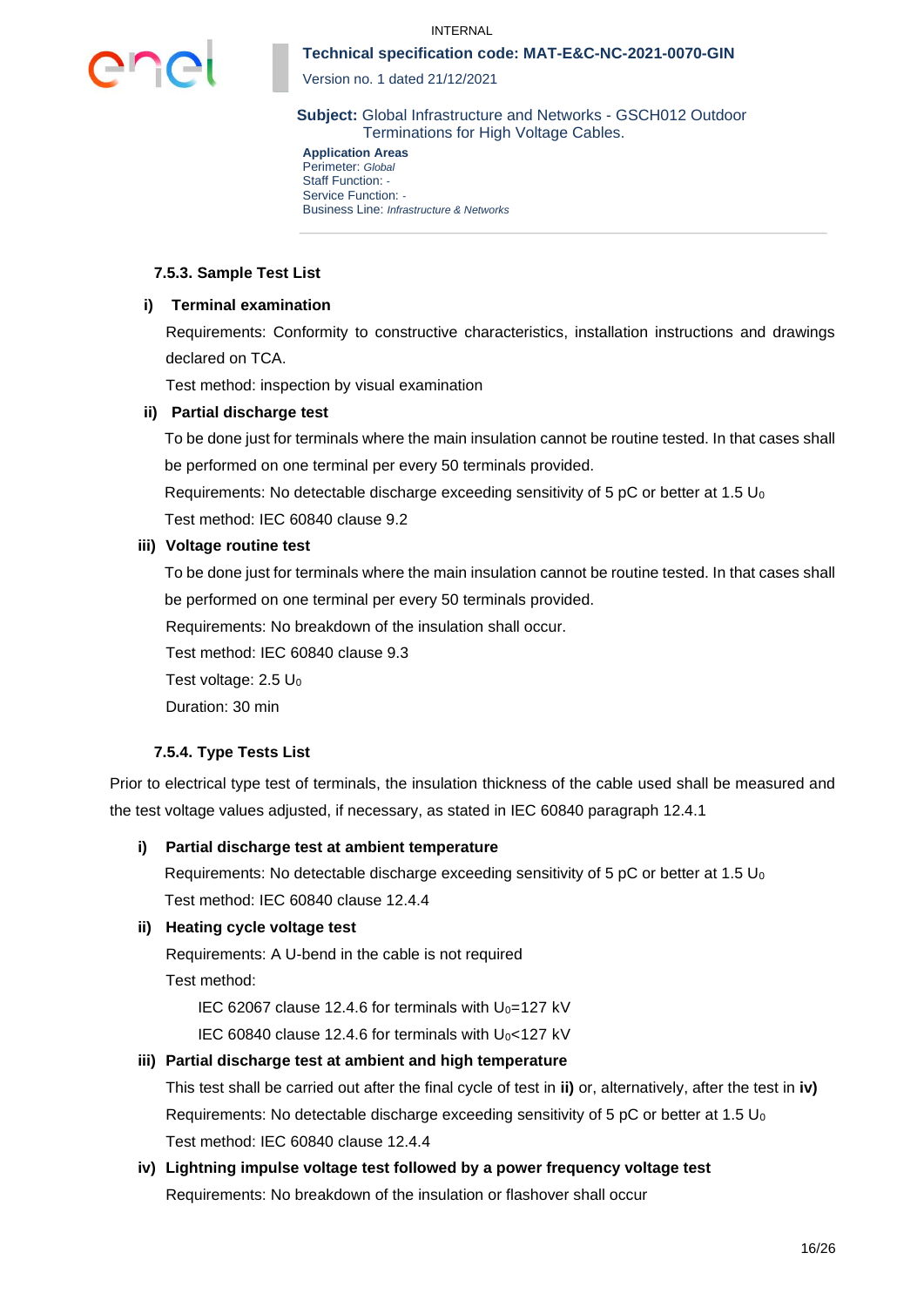#### INTERNAL



**Technical specification code: MAT-E&C-NC-2021-0070-GIN**

Version no. 1 dated 21/12/2021

**Subject:** Global Infrastructure and Networks - GSCH012 Outdoor Terminations for High Voltage Cables.

**Application Areas** Perimeter: *Global* Staff Function: *-* Service Function: *-* Business Line: *Infrastructure & Networks*

Test method:

IEC 62067 clause 12.4.7 for terminals with  $U_0$ =127 kV

IEC 60840 clause 12.4.7 for terminals with  $U_0$  < 127 kV

Impulse lighting voltage value:

250 kV for terminals with  $U_{\text{max}} = 52$  kV.

325 kV for terminals with  $U_{\text{max}} = 72.5$  kV.

650 kV for terminals with  $U_{\text{max}} = 145$  kV.

750 kV for terminals with  $U_{\text{max}} = 170$  kV.

1.050 kV for terminals with  $U_{\text{max}} = 245$  kV.

Power frequency voltage value:

65 kV for terminals with  $U_{\text{max}} = 52$  kV.

90 kV for terminals with  $U_{\text{max}} = 72.5$  kV.

190 kV for terminals with  $U_{\text{max}} = 145$  kV.

218 kV for terminals with  $U_{\text{max}} = 170$  kV.

254 kV for terminals with  $U_{\text{max}} = 245$  kV.

### **v) Partial discharge test at ambient and high temperature**

If not previously carried out after the final cycle of heating cycle voltage test in point **iii)** Requirements: No detectable discharge exceeding sensitivity of 5 pC or better at 1.5  $U_0$ Test method: IEC 60840 clause 12.4.4

#### **vi) Test of termination with sheath sectionalizing**

Range of approval for this test according to IEC 60840 H.2.4

- a) DC voltage withstand test between screen and earth Test method: IEC 60840 sub-clause H.4.1
- b) Lightning impulse voltage withstand test between screen and earth

Test method: IEC 60840 sub-clause H.4.2

Lighting impulse level metal screen to earth:

30 kV for terminals with  $U_{\text{max}} = 52$  kV.

- 30 kV for terminals with  $U_{\text{max}} = 72.5$  kV.
- 37,5 kV for terminals with  $U_{\text{max}} = 145$  kV.
- 37.5 kV for terminals with  $U_{\text{max}} = 170$  kV.
- 47.5 kV for terminals with  $U_{\text{max}} = 245$  kV.

### **vii) Examination of terminals after completion of the above test**

Requirements: No signs of deterioration

Test method: IEC 60840 clause 12.4.8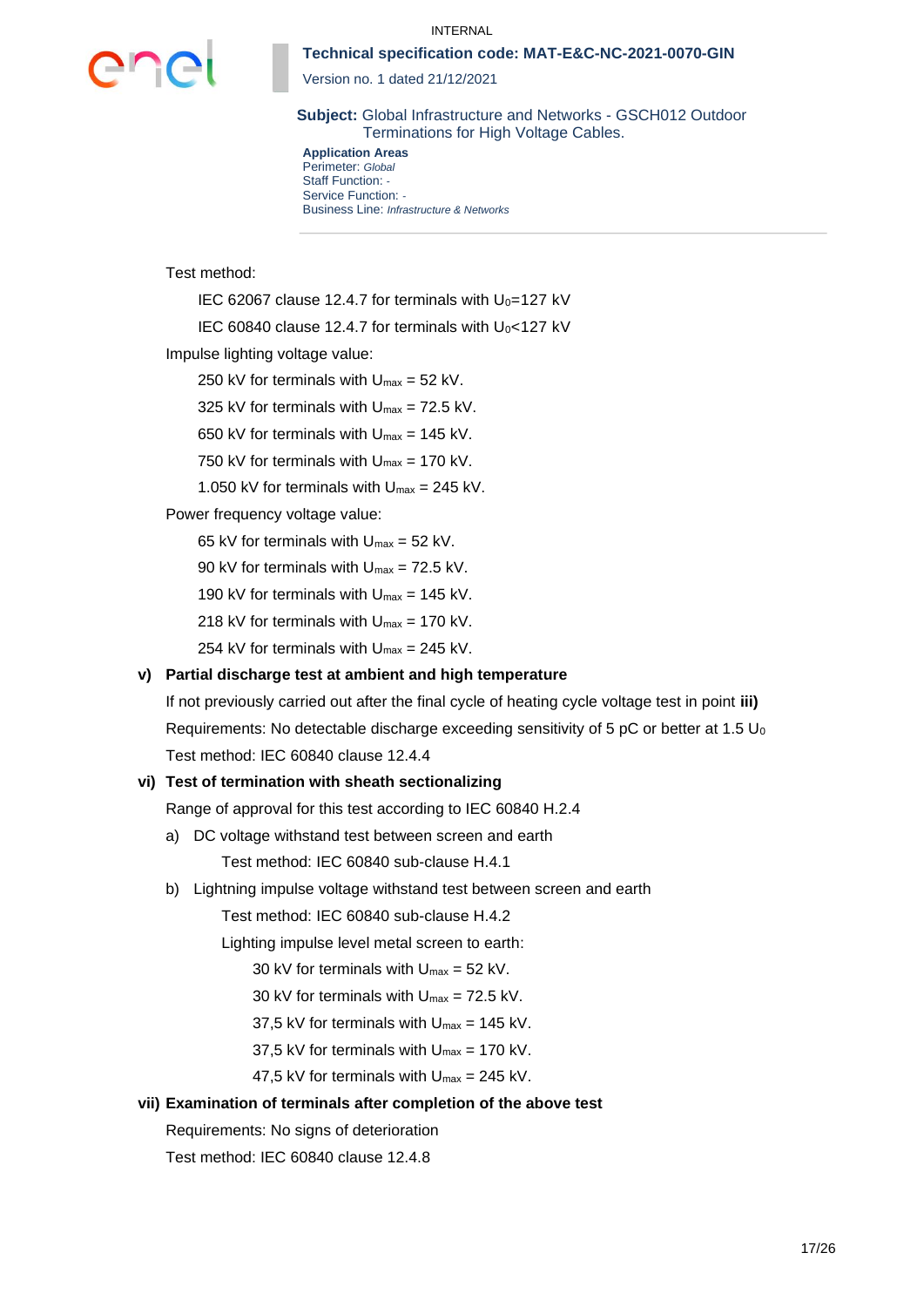

Version no. 1 dated 21/12/2021

**Subject:** Global Infrastructure and Networks - GSCH012 Outdoor Terminations for High Voltage Cables.

**Application Areas** Perimeter: *Global* Staff Function: *-* Service Function: *-* Business Line: *Infrastructure & Networks*

#### **viii)Cantilever load test**

Requirements and Test method: IEC 61462 clause 8.5

#### **ix) Constant tracking voltage test**

For insulating polymeric materials exposed to outdoor Requirements: 1A 4.5

Test method: IEC 60587 clause 5

## **x) Hardness test**

Requirements and Test method: IEC 62217 clause 9.3.1

## **xi) Accelerated weathering test (1.000 h UV)** Requirements and Test method: IEC 62217 clause 9.3.2

**xii) Tracking and erosion test (1.000 h salt fog test)** Requirements and Test method: IEC 62217 clause 9.3.3

### **xiii)Flammability test**

Requirements: V1 as indicated on IEC 60695-11-10 Test method: IEC 62217 clause 9.3.4

#### **7.5.5.Prequalification Test list**

#### **i) Heating cycle voltage test**

Requirements: No breakdown shall occur.

Test voltage:  $1.7 U_0$ 

Cycles: ≥ 180

Test method:

IEC 62067 clause 13.2.4 for cable systems with  $U_0=127$  kV

IEC 60840 clause 13.2.4 for cables systems with  $U_0$ <127 kV

#### **ii) Lightning impulse voltage test**

Requirements: withstand 10 positive and 10 negative voltage impulses without failure Test voltage:

250 kV for cables systems with  $U_{\text{max}} = 52$  kV.

325 kV for cables systems with  $U_{\text{max}} = 72.5$  kV.

650 kV for cables systems with  $U_{\text{max}} = 145$  kV.

750 kV for cables systems with  $U_{\text{max}} = 170$  kV.

1.050 kV for cables systems with  $U_{\text{max}} = 245$  kV.

Test method:

IEC 62067 clause 13.2.5 for cables systems with  $U_0=127$  kV

IEC 60840 clause 13.2.5 for cables systems with  $U_0$ <127 kV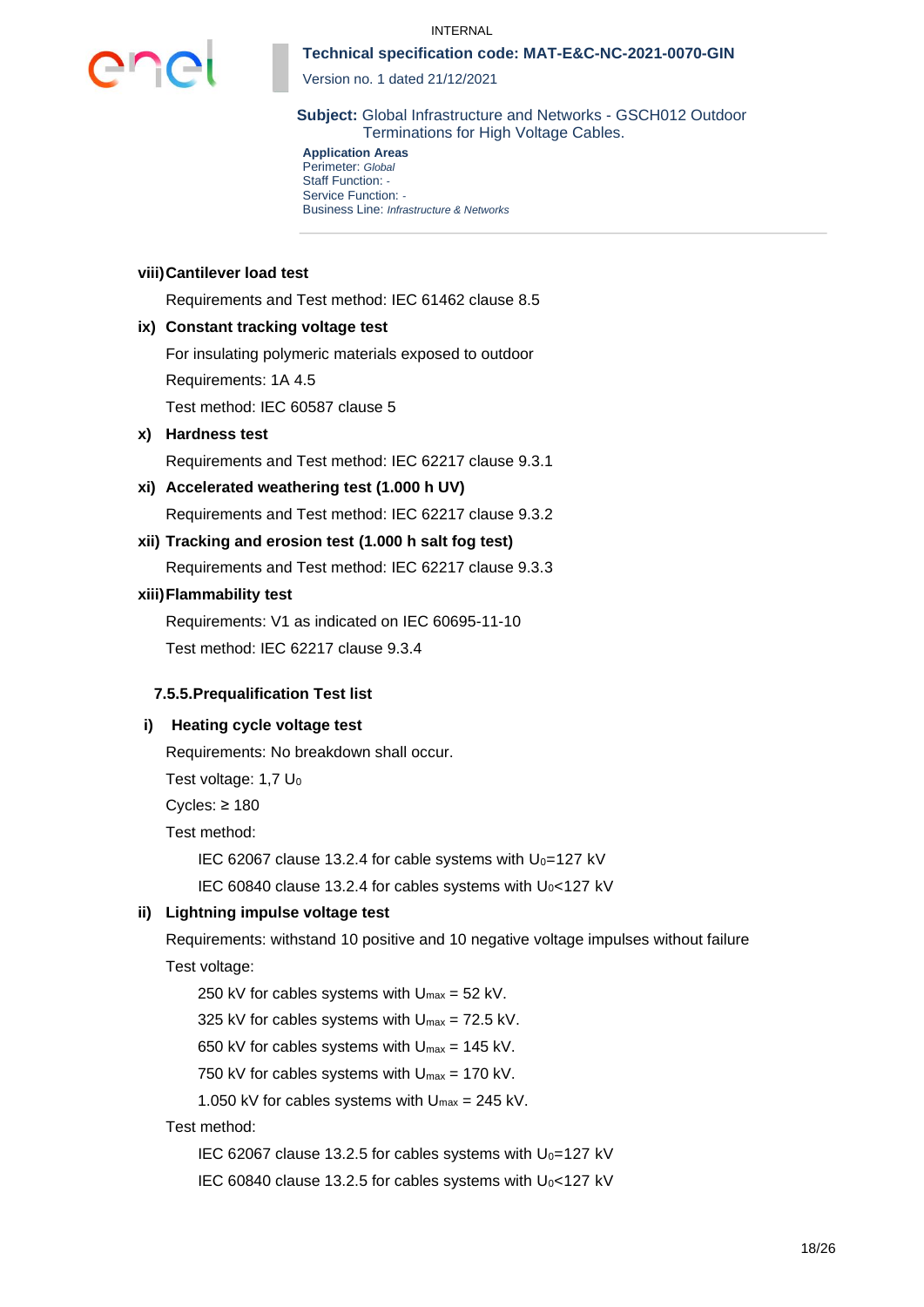

Version no. 1 dated 21/12/2021

**Subject:** Global Infrastructure and Networks - GSCH012 Outdoor Terminations for High Voltage Cables.

**Application Areas** Perimeter: *Global* Staff Function: *-* Service Function: *-* Business Line: *Infrastructure & Networks*

### **iii) Examination of the cable system after completion of the tests above**

Requirements: No signs of deterioration Test method: IEC 60840 clause 13.2.6

### **7.5.6. Development tests list**

### **i) Corrosion at the accessories**

Requirements: IEC TR 61901 clause 4.2.3 Test method: IEC TR 61901 clause 4.2.3

### **ii) Short circuit test**

The short circuit test shall be performed on cable systems including cable, connection to accessories, the accessories, the grounding connection, and the grounding cables.

Requirements: IEC TR 61901 clause 4.2.2

Test method: IEC TR 61901 clause 4.2.2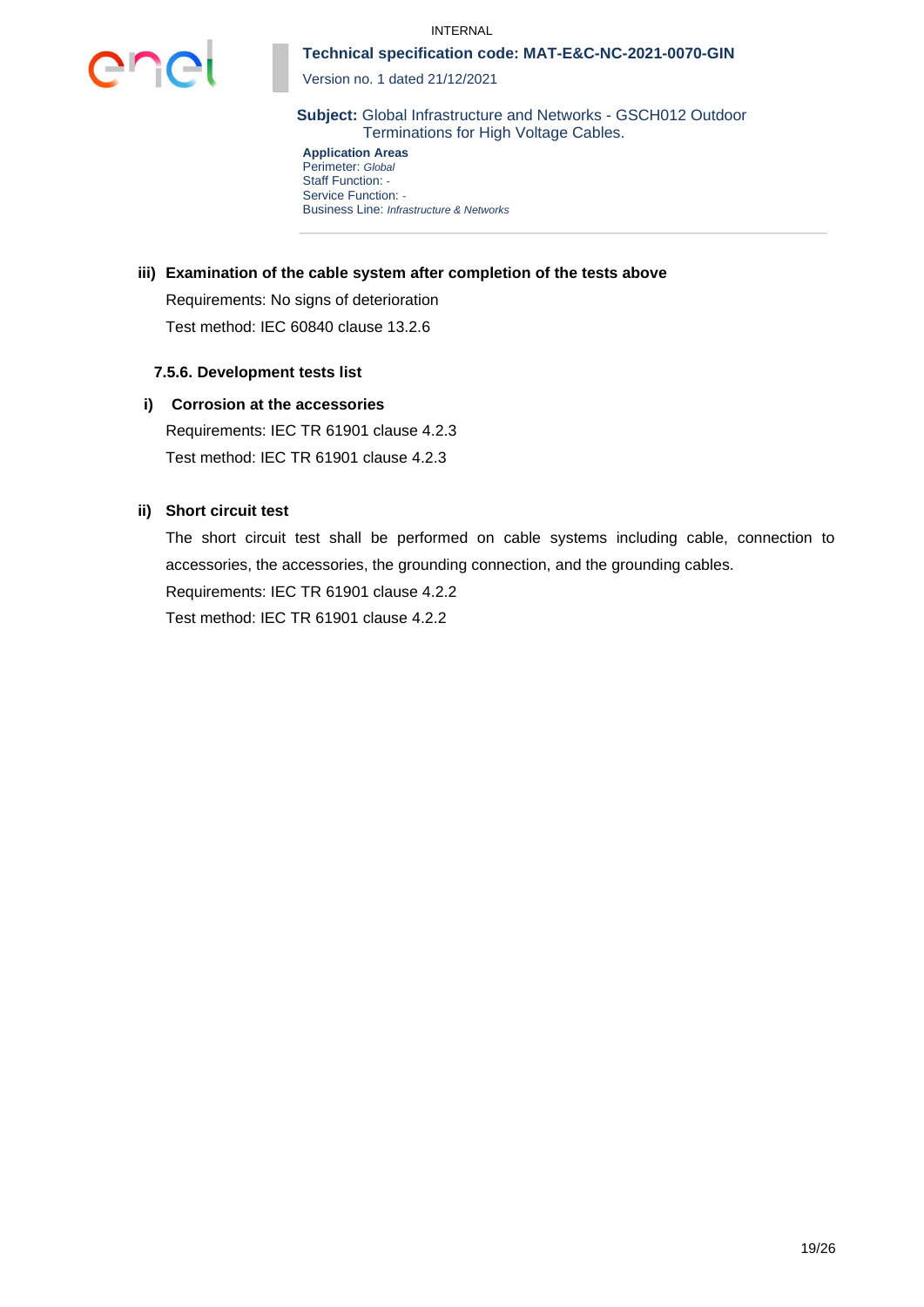



Version no. 1 dated 21/12/2021

**Subject:** Global Infrastructure and Networks - GSCH012 Outdoor Terminations for High Voltage Cables.

**Application Areas** Perimeter: *Global* Staff Function: *-* Service Function: *-* Business Line: *Infrastructure & Networks*

## **8. ANNEX**

## **ANNEX A – TECHNICAL CHECK LIST**

The following chart indicates the minimum technical information that suppliers shall provide in technical offer during tenders and as part of the TCA Type A documentation:

| Item                    | <b>Description</b>                                | <b>Unit</b>              | <b>Required values</b> | <b>Offered values</b> |
|-------------------------|---------------------------------------------------|--------------------------|------------------------|-----------------------|
| 1                       | <b>GENERAL INFORMATION</b>                        |                          |                        |                       |
| 1.1                     | <b>Supplier Name</b>                              | $\overline{\phantom{a}}$ |                        |                       |
| 1.2                     | Supplier CUI                                      |                          |                        |                       |
| 1.3                     | Factory                                           | $\overline{a}$           |                        |                       |
| 1.4                     | Location of factory                               |                          |                        |                       |
| $\overline{2}$          | <b>MAIN FEATURES</b>                              |                          |                        |                       |
| 2.1                     | ENEL Distribution Company and Country of supply   | $\overline{a}$           |                        |                       |
| 2.2                     | <b>Country Code</b>                               | ٠                        |                        |                       |
| 2.3                     | GS Type Code                                      | $\blacksquare$           |                        |                       |
| 2.4                     | Enel designation                                  | $\blacksquare$           |                        |                       |
| 2.5                     | Highest voltage for equipment U <sub>m</sub>      | [kV]                     |                        |                       |
| 2.6                     | U <sub>0</sub> for determination of test voltages | [kV]                     |                        |                       |
| 2.7                     | Power frequency withstand voltage (15 min)        | [kV]                     |                        |                       |
| 2.8                     | Lighting impulse voltage test                     | [kV]                     |                        |                       |
| 2.9                     | Type of terminal                                  | $\blacksquare$           |                        |                       |
| 2.10                    | Supplier product designation                      |                          |                        |                       |
| $\overline{\mathbf{3}}$ | <b>CONNECTOR</b>                                  |                          |                        |                       |
| 3.1                     | Reference                                         | $\blacksquare$           |                        |                       |
| 3.2                     | Material                                          | $\blacksquare$           |                        |                       |
| 3.3                     | Assembly technique                                |                          |                        |                       |
| 3.4                     | Nominal cross-section of admissible conductor     | [mm <sup>2</sup> ]       |                        |                       |
| 3.5                     | Minimum diameter of conductor                     | [mm]                     |                        |                       |
| 3.6                     | Maximum diameter of conductor                     | [mm]                     |                        |                       |
| $\overline{\mathbf{4}}$ | <b>EXTERNAL CONNECTING BOLT</b>                   |                          |                        |                       |
| 4.1                     | Type                                              |                          |                        |                       |
| 4.2                     | Material                                          |                          |                        |                       |
| 4.3                     | Shape                                             |                          |                        |                       |
| 4.4                     | Length                                            | [mm]                     |                        |                       |
| 4.5                     | Diameter (dimensions) of cross section            | [mm]                     |                        |                       |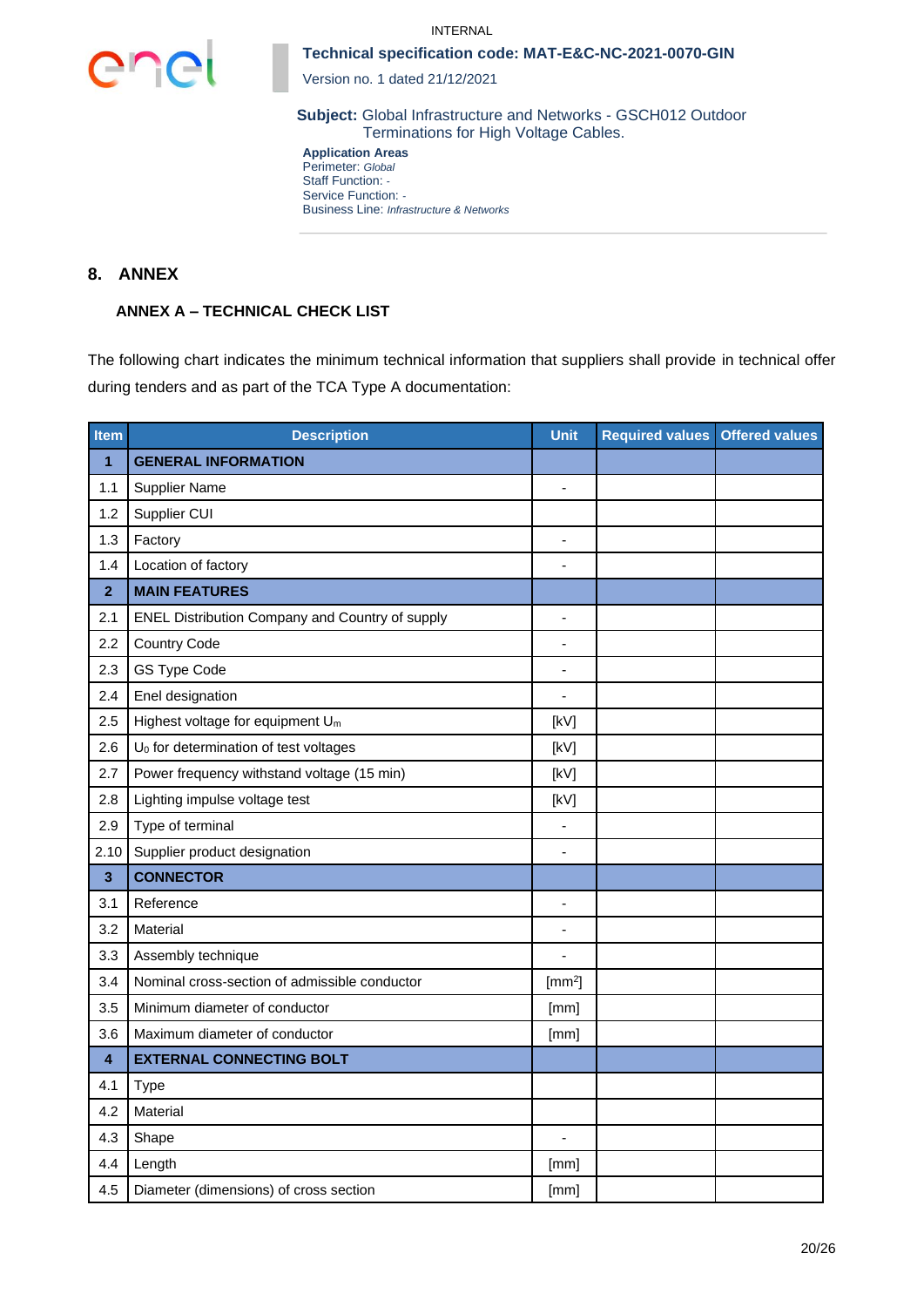



Version no. 1 dated 21/12/2021

**Subject:** Global Infrastructure and Networks - GSCH012 Outdoor Terminations for High Voltage Cables.

**Application Areas** Perimeter: *Global* Staff Function: *-* Service Function: *-* Business Line: *Infrastructure & Networks*

| <b>Item</b>    | <b>Description</b>                     | <b>Unit</b>                  | <b>Required values Offered values</b> |  |
|----------------|----------------------------------------|------------------------------|---------------------------------------|--|
| 5              | <b>MAIN INSULATION BODY</b>            |                              |                                       |  |
| 5.1            | Reference                              | $\blacksquare$               |                                       |  |
| 5.2            | Material                               | $\overline{\phantom{a}}$     |                                       |  |
| 5.3            | Number of pieces                       |                              |                                       |  |
| 5.4            | Nominal thickness                      | [mm]                         |                                       |  |
| 5.5            | Minimum diameter of cable core         | [mm]                         |                                       |  |
| 5.6            | Maximum diameter of cable core         | [mm]                         |                                       |  |
| 5.7            | Maximum withstand electrical stress    | [kV/mm]                      |                                       |  |
| 5.8            | Length of main body                    | [mm]                         |                                       |  |
| 5.9            | Filling material                       |                              |                                       |  |
| 5.10           | Volume of filling material             | [dm <sup>3</sup> ]           |                                       |  |
| $6\phantom{1}$ | <b>HOUSING</b>                         |                              |                                       |  |
| 6.1            | Reference                              |                              |                                       |  |
| 6.2            | <b>Type</b>                            |                              |                                       |  |
| 6.3            | Material                               |                              |                                       |  |
| 6.4            | Nominal overall diameter               | [mm]                         |                                       |  |
| 6.5            | Creepage distance                      | [mm]                         |                                       |  |
| 6.6            | Arcing distance                        | [mm]                         |                                       |  |
| 6.7            | Pollution level (IEC 6815-1)           | $\blacksquare$               |                                       |  |
| 6.8            | Number of sheds                        |                              |                                       |  |
| 6.9            | Diameter of shed                       | [mm]                         |                                       |  |
| 6.10           | Tracking and erosion class (IEC 60587) |                              |                                       |  |
| 6.11           | Fire resistance grade                  |                              |                                       |  |
| $\overline{7}$ | <b>METAL SCREENING</b>                 |                              |                                       |  |
| 7.1            | Earth cable type                       |                              |                                       |  |
| 7.2            | Maximum cross-section of cable         | $[mm^2]$                     |                                       |  |
| 7.3            | Minimum diameter of cable              | [mm]                         |                                       |  |
| 7.4            | Maximum diameter of cable              | [mm]                         |                                       |  |
| 7.5            | Type of connection                     | $\qquad \qquad \blacksquare$ |                                       |  |
| $\pmb{8}$      | <b>BASE PLATE</b>                      |                              |                                       |  |
| 8.1            | Material of base plate                 |                              |                                       |  |
| 8.2            | Dimension of base plate                | [mm]                         |                                       |  |
| 8.3            | Fixing holes distance                  | [mm]                         |                                       |  |
| 8.4            | Type of supporting insulator           | $\overline{\phantom{0}}$     |                                       |  |
| 8.5            | Number of supporting insulators        | -                            |                                       |  |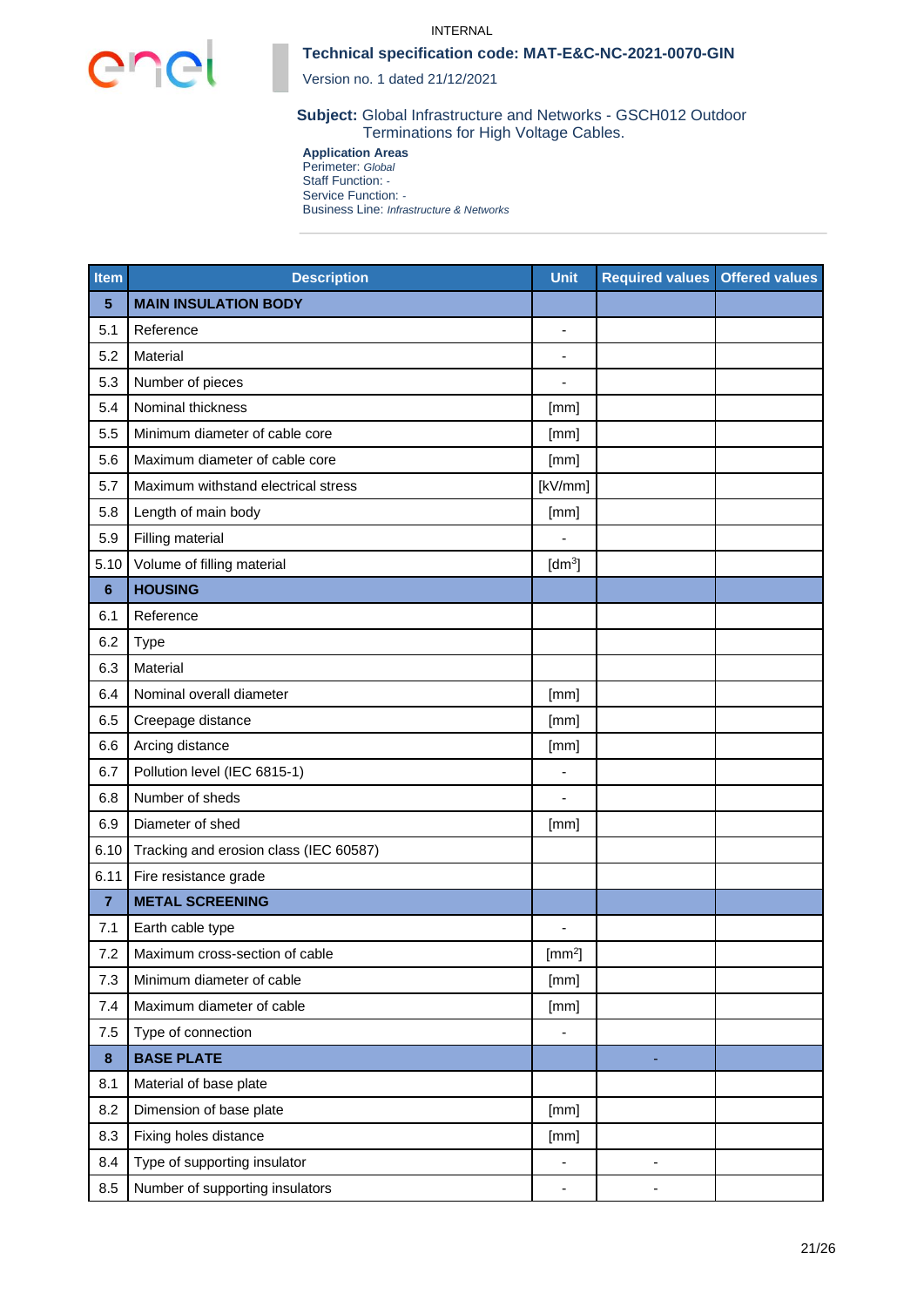

#### INTERNAL

### **Technical specification code: MAT-E&C-NC-2021-0070-GIN**

Version no. 1 dated 21/12/2021

**Subject:** Global Infrastructure and Networks - GSCH012 Outdoor Terminations for High Voltage Cables.

**Application Areas** Perimeter: *Global* Staff Function: *-* Service Function: *-* Business Line: *Infrastructure & Networks*

| <b>Item</b> | <b>Description</b>                                               | <b>Unit</b>  | <b>Required values</b> | <b>Offered values</b> |
|-------------|------------------------------------------------------------------|--------------|------------------------|-----------------------|
| 8.6         | Supporting insulator length                                      | [mm]         |                        |                       |
| 8.7         | Supporting insulator withstand voltage                           | [kV]         |                        |                       |
| 9           | <b>FIBER OPTIC SPLICE BOX</b>                                    |              |                        |                       |
| 9.1         | Integrated in terminal                                           | [Yes/No]     |                        |                       |
| 9.2         | Maximum number of steel pipes                                    |              |                        |                       |
| 9.3         | Maximum number of fiber optic on every steel pipe                | ٠            |                        |                       |
| 9.4         | Maximum number of splices                                        |              |                        |                       |
| 10          | <b>AMPACITY FEATURES</b>                                         |              |                        |                       |
| 10.1        | Rated withstand current in steady state condition                | [A]          |                        |                       |
| 10.2        | Maximum short circuit withstand current in the conductor (0,5 s) | [kA]         |                        |                       |
| 10.3        | Maximum short circuit withstand current in the screen (0,5 s)    | [kA]         |                        |                       |
| 11          | <b>ADDITIONAL FEATURES</b>                                       |              |                        |                       |
| 11.1        | MML (Maximum mechanical load)                                    | [N]          |                        |                       |
| 11.2        | Maximum overall cable diameter                                   | [mm]         |                        |                       |
| 11.3        | Maximum inclination installed                                    | $[^{\circ}]$ |                        |                       |
| 11.4        | <b>Total length</b>                                              | [mm]         |                        |                       |
| 11.5        | Total weight                                                     | [kg]         |                        |                       |
| 11.6        | Maximum storage time                                             | [months]     |                        |                       |
| 11.7        | Estimated time of installation (without cable preparation)       | [h]          |                        |                       |
| 11.8        | Expected service life after installation                         | [years]      |                        |                       |
| 12          | <b>TCA INFORMATION</b>                                           |              |                        |                       |
| 12.1        | <b>TCA Available</b>                                             | [Yes/No]     | Informative            |                       |
| 12.2        | <b>TCA Code</b>                                                  |              | Informative            |                       |
| 13          | <b>OBSERVATION</b>                                               |              |                        |                       |
| 13.1        | Any exception to what is required on GSCH012                     | ÷            |                        |                       |
| 13.2        | <b>Additional comments</b>                                       |              |                        |                       |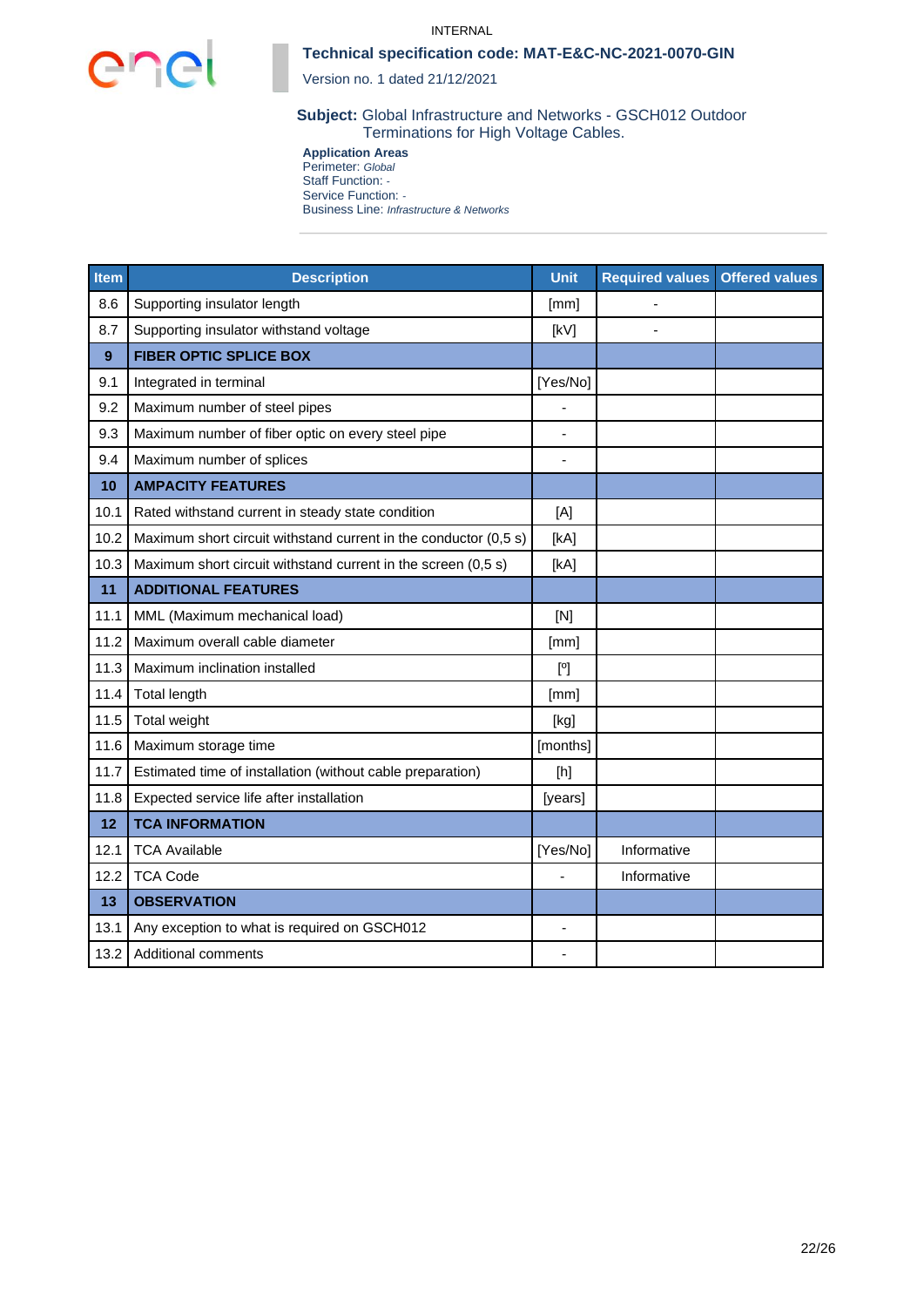



Version no. 1 dated 21/12/2021

**Subject:** Global Infrastructure and Networks - GSCH012 Outdoor Terminations for High Voltage Cables.

**Application Areas** Perimeter: *Global* Staff Function: *-* Service Function: *-* Business Line: *Infrastructure & Networks*

### **ANNEX B – GLOBAL TYPE CODES FOR OUTDOOR TERMINALS**

| <b>GS Type Code</b> | <b>Designation</b>                  | Um<br>[kV] | Conductor<br><b>Section</b><br>$\text{[mm}^2\text{]}$ | Screen<br>Type | ادد (5.9 s)<br>[kA]<br>Nominal | <b>Pollution</b><br>Level | Creepage<br><b>Distance</b> |
|---------------------|-------------------------------------|------------|-------------------------------------------------------|----------------|--------------------------------|---------------------------|-----------------------------|
| GSCH012/001         | OT-245 kV 2500 mm2 -T               | 245        | 2500                                                  | $\mathsf T$    | 63                             | e: Very High              | 7595                        |
| GSCH012/002         | OT-245 kV 2000 mm2 -T               | 245        | 2000                                                  | T              | 63                             | e: Very High              | 7595                        |
| GSCH012/003         | OT-245 kV 1600 mm2 -T               | 245        | 1600                                                  | $\mathsf T$    | 63                             | e: Very High              | 7595                        |
| GSCH012/004         | OT-245 kV 1000 mm2 -T               | 245        | 1000                                                  | $\sf T$        | 63                             | e: Very High              | 7595                        |
| GSCH012/005         | OT-245 kV 800 mm2 -T                | 245        | 800                                                   | $\mathsf T$    | 63                             | e: Very High              | 7595                        |
| GSCH012/006         | OT-170 kV 1600 mm2 -T               | 170        | 1600                                                  | T              | 41                             | e: Very High              | 5270                        |
| GSCH012/007         | OT-170 kV 1000 mm2 -T               | 170        | 1000                                                  | Τ              | 41                             | e: Very High              | 5270                        |
| GSCH012/008         | OT-170 kV 630 mm2 -T                | 170        | 630                                                   | Τ              | 41                             | e: Very High              | 5270                        |
| GSCH012/009         | OT-145 kV 1200 mm2 -T               | 145        | 1200                                                  | T              | 41                             | e: Very High              | 4495                        |
| GSCH012/010         | OT-145 kV 800 mm2 -T                | 145        | 800                                                   | T              | 41                             | e: Very High              | 4495                        |
| GSCH012/011         | OT-145 kV 630 mm2 -T                | 145        | 630                                                   | T              | 41                             | e: Very High              | 4495                        |
| GSCH012/012         | OT-72,5 kV 1000 mm2 -T              | 72,5       | 1000                                                  | Τ              | 41                             | e: Very High              | 2247                        |
| GSCH012/013         | OT-72,5 kV 630 mm2 -T               | 72,5       | 630                                                   | T              | 41                             | e: Very High              | 2247                        |
| GSCH012/014         | OT-52 kV 800 mm2 -T                 | 52         | 800                                                   | $\mathsf{T}$   | 11                             | d: High                   | 1300                        |
| GSCH012/015         | OT-52 kV 400 mm2 -T                 | 52         | 400                                                   | $\mathsf{T}$   | 11                             | d: High                   | 1300                        |
| GSCH012/016         | OT-170 kV 1600 mm2 -H               | 170        | 1600                                                  | н              | 41                             | e: Very High              | 5270                        |
| GSCH012/017         | OT-170 kV 1000 mm2 -H               | 170        | 1000                                                  | Н              | 41                             | e: Very High              | 5270                        |
| GSCH012/018         | OT-170 kV 630 mm2 -H                | 170        | 630                                                   | н              | 41                             | e: Very High              | 5270                        |
| GSCH012/019         | OT-145 kV 1200 mm2 -H               | 145        | 1200                                                  | Н              | 41                             | e: Very High              | 4495                        |
| GSCH012/021         | OT-145 kV 630 mm2 -H                | 145        | 630                                                   | н              | 41                             | e: Very High              | 4495                        |
| GSCH012/023         | OT-72,5 kV 1000 mm2 -H              | 72,5       | 1000                                                  | н              | 41                             | e: Very High              | 2247                        |
| GSCH012/024         | OT-72,5 kV 800 mm2 -H               | 72,5       | 800                                                   | Н              | 41                             | e: Very High              | 2247                        |
| GSCH012/025         | OT-52 kV 400 mm2 -H                 | 52         | 400                                                   | н              | 11                             | d: High                   | 1300                        |
| GSCH012/027         | OT-72,5 kV 1200 mm2 -H              | 72,5       | 1200                                                  | н              | 41                             | e: Very High              | 2247                        |
| GSCH012/028         | OT-72,5 kV 630 mm2 -H               | 72,5       | 630                                                   | Н              | 41                             | e: Very High              | 2247                        |
| GSCH012/029         | OT-72,5 kV 2000 mm2 -H              | 72,5       | 2000                                                  | н              | 41                             | e: Very High              | 2247                        |
| GSCH012/030         | OT-245 kV 1200 mm2 -H               | 245        | 1200                                                  | Н              | 63                             | e: Very High              | 7595                        |
| GSCH012/031         | OT-245 kV 2000 mm2 -H               | 245        | 2000                                                  | н              | 63                             | e: Very High              | 7595                        |
|                     | GSCH012/033   OT-145 kV 1600 mm2 -H | 145        | 1600                                                  | Н              | 41                             | e: Very High              | 4495                        |
| GSCH012/034         | OT-145 kV 2000 mm2 -H               | 145        | 2000                                                  | н              | 41                             | e: Very High              | 4495                        |
| GSCH012/035         | OT-145 kV 400 mm2 -H                | 145        | 400                                                   | н              | 41                             | e: Very High              | 4495                        |
| GSCH012/036         | OT-145 kV 800 mm2 -H                | 145        | 800                                                   | н              | 41                             | e: Very High              | 4495                        |
| GSCH012/037         | OT-145 kV 1000 mm2 -H               | 145        | 1000                                                  | н              | 41                             | e: Very High              | 4495                        |
| GSCH012/041         | OT-145 kV 2500 mm2 -H               | 145        | 2500                                                  | н              | 41                             | e: Very High              | 4495                        |
| GSCH012/042         | OT-72,5 kV 500 mm2 -H               | 72,5       | 500                                                   | н              | 41                             | e: Very High              | 2247                        |
| GSCH012/043         | OT-245 kV 1600 mm2 -H               | 245        | 1600                                                  | н              | 63                             | e: Very High              | 7595                        |
| GSCH012/045         | OT-145 kV 500 mm2 -H                | 145        | 500                                                   | н              | 41                             | e: Very High              | 4495                        |
| GSCH012/046         | OT-145 kV 2000 mm2 -T               | 145        | 2000                                                  | Τ              | 41                             | e: Very High              | 4495                        |
| GSCH012/047         | OT-145 kV 1600 mm2 -T               | 145        | 1600                                                  | Τ              | 41                             | e: Very High              | 4495                        |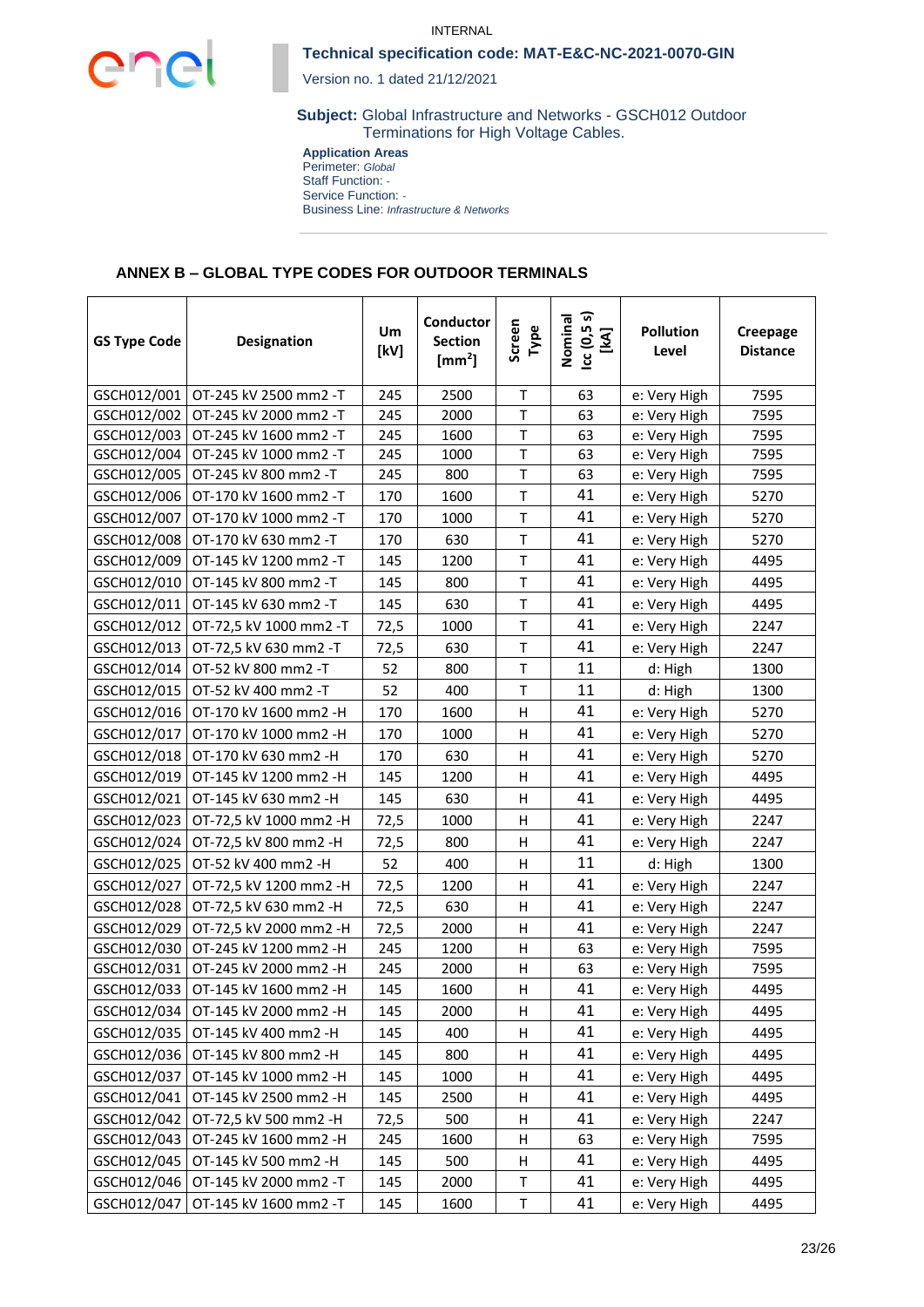

#### INTERNAL

### **Technical specification code: MAT-E&C-NC-2021-0070-GIN**

Version no. 1 dated 21/12/2021

### **Subject:** Global Infrastructure and Networks - GSCH012 Outdoor Terminations for High Voltage Cables.

**Application Areas** Perimeter: *Global* Staff Function: *-* Service Function: *-* Business Line: *Infrastructure & Networks*

| <b>GS Type Code</b> | <b>Designation</b>                  | Um<br>[kV] | Conductor<br><b>Section</b><br>[mm <sup>2</sup> ] | Type<br>Scree | ᢛ<br>ᢛ<br>Nomina<br>ادد (6,5<br>[KA] | <b>Pollution</b><br>Level | Creepage<br><b>Distance</b> |
|---------------------|-------------------------------------|------------|---------------------------------------------------|---------------|--------------------------------------|---------------------------|-----------------------------|
|                     | GSCH012/048   OT-145 kV 1000 mm2 -T | 145        | 1000                                              |               | 41                                   | e: Very High              | 4495                        |
|                     | GSCH012/049   OT-52 kV 800 mm2 -H   | 52         | 800                                               | н             | 11                                   | d: High                   | 1300                        |
|                     | GSCH012/051   OT-245 kV 2500 mm2 -H | 245        | 2500                                              | Н             | 63                                   | e: Very High              | 7595                        |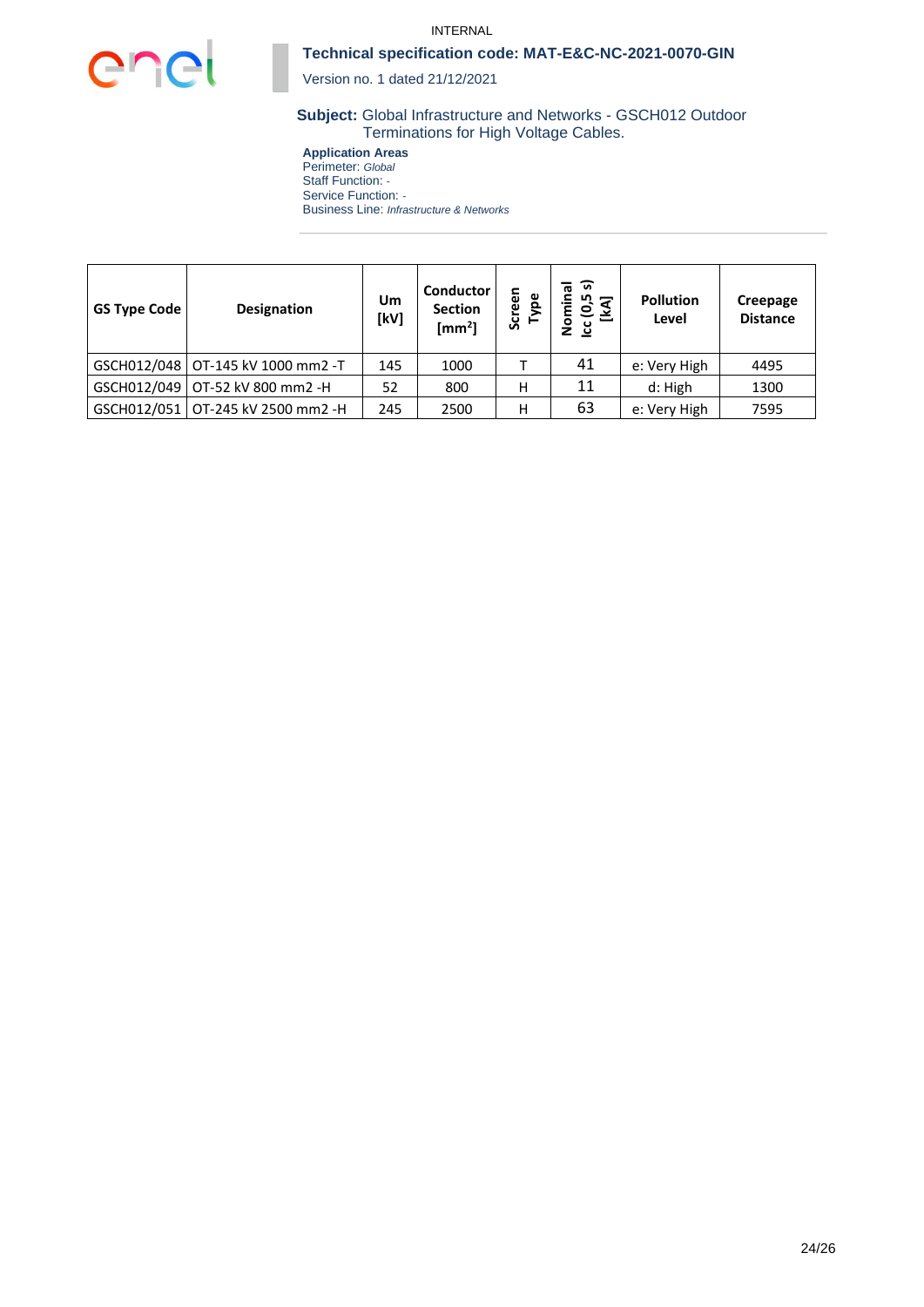



Version no. 1 dated 21/12/2021

**Subject:** Global Infrastructure and Networks - GSCH012 Outdoor Terminations for High Voltage Cables.

**Application Areas** Perimeter: *Global* Staff Function: *-* Service Function: *-* Business Line: *Infrastructure & Networks*

### **ANNEX C – COMMON LIST**

| <b>COMMON LIST</b>  |                                     |                                            |                     | Proposed codes 13/12/2021 |
|---------------------|-------------------------------------|--------------------------------------------|---------------------|---------------------------|
| <b>GS Type Code</b> | <b>Designation</b>                  | <b>Distribution Company</b><br>and Country | <b>Country Code</b> | <b>TAM Description</b>    |
| GSCH012/009         | OT-145 kV 1200 mm2 -T               | Enel Argentina                             |                     |                           |
| GSCH012/010         | OT-145 kV 800 mm2 -T                | Enel Argentina                             |                     |                           |
| GSCH012/051         | OT-245 kV 2500 mm2 -H               | Enel Argentina                             |                     |                           |
| GSCH012/001         | OT-245 kV 2500 mm2 -T               | Enel Argentina                             |                     |                           |
| GSCH012/018         | OT-170 kV 630 mm2 -H                | <b>EDI Italy</b>                           |                     |                           |
| GSCH012/017         | OT-170 kV 1000 mm2 -H               | <b>EDI Italy</b>                           |                     |                           |
| GSCH012/016         | OT-170 kV 1600 mm2 -H               | <b>EDI Italy</b>                           |                     |                           |
| GSCH012/008         | OT-170 kV 630 mm2 -T                | <b>EDI Italy</b>                           |                     |                           |
| GSCH012/007         | OT-170 kV 1000 mm2 -T               | <b>EDI Italy</b>                           |                     |                           |
| GSCH012/006         | OT-170 kV 1600 mm2 -T               | <b>EDI Italy</b>                           |                     |                           |
| GSCH012/003         | OT-245 kV 1600 mm2 -T               | <b>EDI Italy</b>                           |                     |                           |
| GSCH012/047         | OT-145 kV 1600 mm2 -T               | Enel Romania                               |                     |                           |
| GSCH012/048         | OT-145 kV 1000 mm2 -T               | Enel Romania                               |                     |                           |
| GSCH012/011         | OT-145 kV 630 mm2 -T                | <b>Enel Romania</b>                        |                     |                           |
| GSCH012/033         | OT-145 kV 1600 mm2 -H               | Enel Romania                               |                     |                           |
| GSCH012/037         | OT-145 kV 1000 mm2 -H               | Enel Romania                               |                     |                           |
| GSCH012/021         | OT-145 kV 630 mm2 -H                | Enel Romania                               |                     |                           |
| GSCH012/009         | OT-145 kV 1200 mm2 -T               | EDRD España                                |                     |                           |
| GSCH012/011         | OT-145 kV 630 mm2 -T                | <b>EDRD España</b>                         |                     |                           |
| GSCH012/012         | OT-72,5 kV 1000 mm2 -T              | <b>EDRD España</b>                         |                     |                           |
| GSCH012/013         | OT-72,5 kV 630 mm2 -T               | EDRD España                                |                     |                           |
| GSCH012/014         | OT-52 kV 800 mm2 -T                 | EDRD España                                |                     |                           |
| GSCH012/015         | OT-52 kV 400 mm2 -T                 | EDRD España                                |                     |                           |
| GSCH012/019         | OT-145 kV 1200 mm2 -H               | <b>EDRD España</b>                         |                     |                           |
| GSCH012/021         | OT-145 kV 630 mm2 -H                | <b>EDRD España</b>                         |                     |                           |
| GSCH012/023         | OT-72,5 kV 1000 mm2 -H              | <b>EDRD España</b>                         |                     |                           |
| GSCH012/025         | OT-52 kV 400 mm2 -H                 | <b>EDRD España</b>                         |                     |                           |
| GSCH012/049         | OT-52 kV 800 mm2 -H                 | <b>EDRD España</b>                         |                     |                           |
| GSCH012/009         | OT-145 kV 1200 mm2 -T               | Enel Brazil                                |                     |                           |
|                     | GSCH012/010   OT-145 kV 800 mm2 -T  | Enel Brazil                                |                     |                           |
|                     | GSCH012/011   OT-145 kV 630 mm2 -T  | <b>Enel Brazil</b>                         |                     |                           |
| GSCH012/012         | OT-72,5 kV 1000 mm2 -T              | Enel Brazil                                |                     |                           |
|                     | GSCH012/013   OT-72,5 kV 630 mm2 -T | <b>Enel Brazil</b>                         |                     |                           |
| GSCH012/019         | OT-145 kV 1200 mm2 -H               | Enel Brazil                                |                     |                           |
| GSCH012/021         | OT-145 kV 630 mm2 -H                | <b>Enel Brazil</b>                         |                     |                           |
| GSCH012/023         | OT-72,5 kV 1000 mm2 -H              | <b>Enel Brazil</b>                         |                     |                           |
| GSCH012/019         | OT-145 kV 1200 mm2 -H               | Enel Brazil                                |                     |                           |
| GSCH012/033         | OT-145 kV 1600 mm2 -H               | Enel Brazil                                |                     |                           |